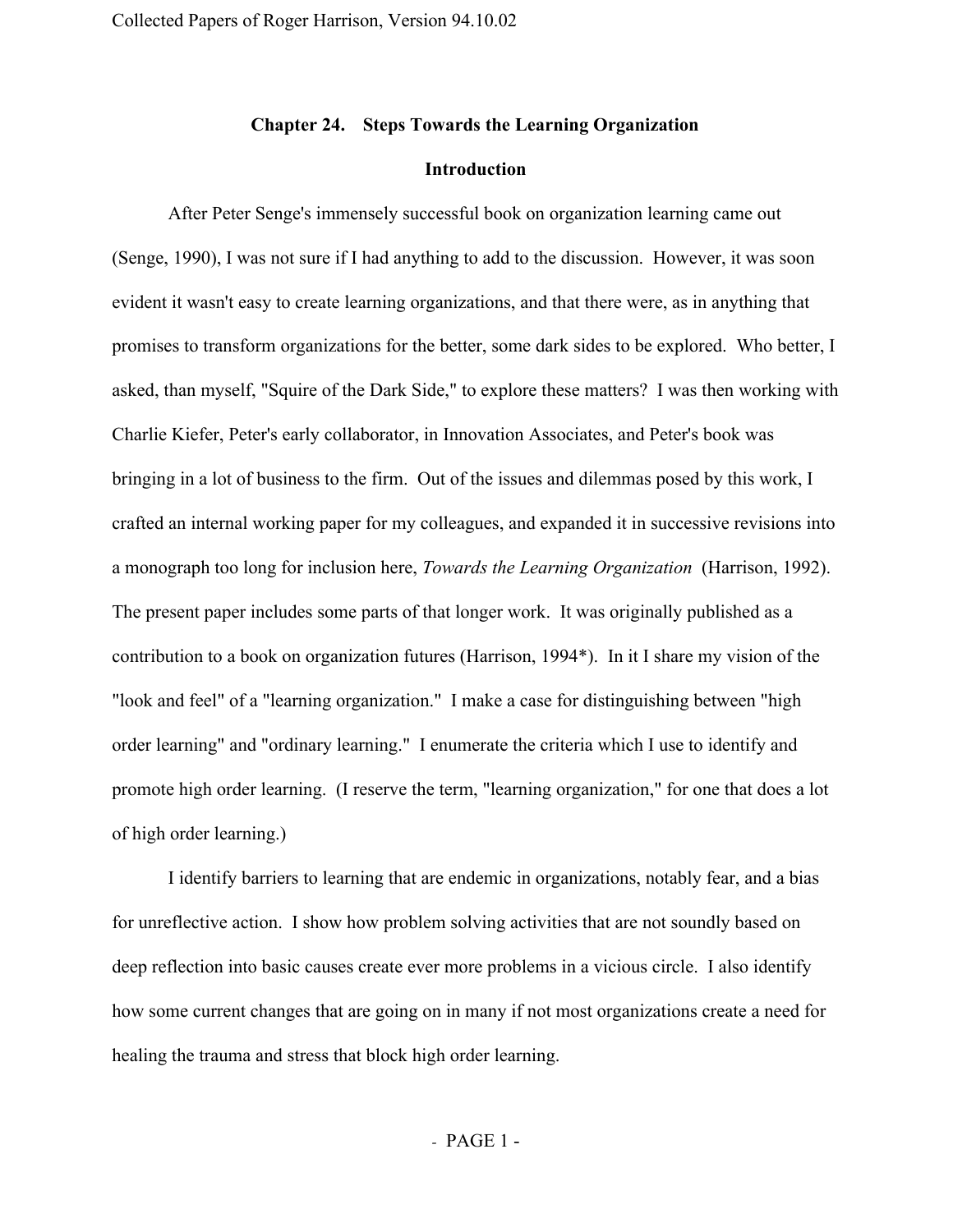A major section of this paper is devoted to describing the approach to learning oriented consulting that I have evolved over the past few years. I call it a "learning frame for consulting." In that section I bring together my work on self directed learning with my recent experiences as a consultant. In both of those domains of my professional life, I seek to empower clients to take over many, if not most of the tasks of educator and consultant. I present my thoughts on these matters in the form of a presentation that I might make to a prospective client group on how I would (and would not) work with them.

The thrust of this paper is to make the point that the "learning organization," like "culture change," is no panacea. To clear away the barriers that make high order learning difficult in most organizations requires deep commitment and ongoing dialogue among all the stakeholders who are to be part of the learning process. Improving learning, like improving service, is mostly a matter of removing barriers so people can follow their natural bent for learning and serving.

It would be equally appropriate to put this paper in the section on Organization Development. I have placed it here, because it nicely brings my work as educator *and* consultant up to the present, here at the end of this book.

## **Steps Towards the Learning Organization**

#### **(with Graham Dawes)**

## **Introduction**

As an organization development consultant, I have always concerned myself with people learning new ways of working and relating together. However, in my practice and in that of others, the focus on learning has often been unclear. Sometimes the priority is not so much on learning as it is on fixing immediate problems. There is also confusion between different kinds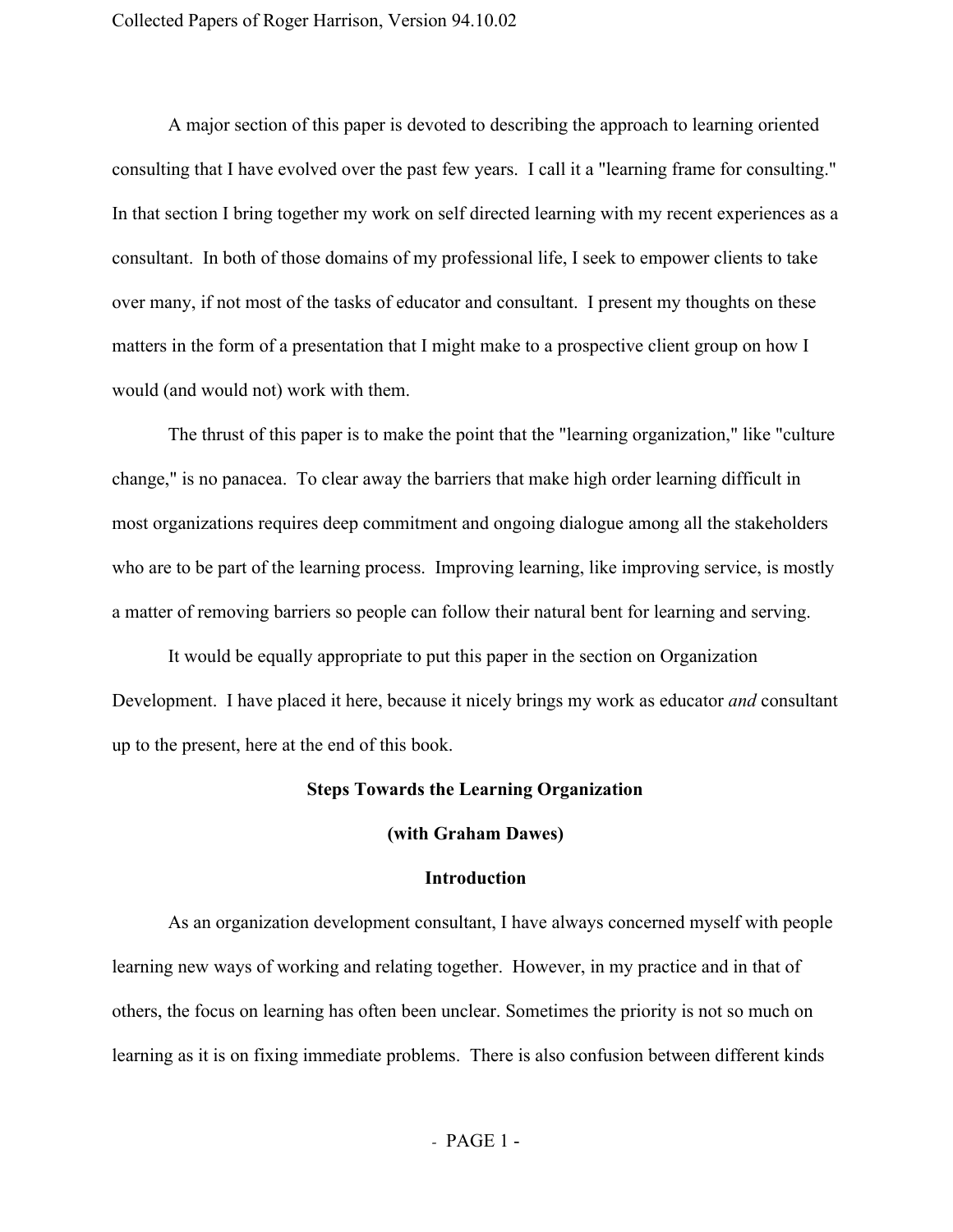of learning processes. Training, trial and error learning, planned experimentation, work redesign and strategic planning may all be learning processes, but not all of them build the capacity of individuals to learn, nor do most of them build the systems of cooperation and the shared commitment to learning which foster organization members learning together on a continuing basis.

Although it is often unclear exactly what people mean when they talk about "the learning organization," Here is my attempt to define its qualities. I believe many of the elements below are present in most of the minds now pondering the question, "How do we make organizations into learning systems?"

# **At the Individual Level:**

- Individuals innovate and initiate. They believe that their success in doing so will be rewarded, and that failure will be treated as a step in the learning process.
- Individuals develop good learning habits. They ask many questions; they carry out experiments to test their ideas; they freely and openly pool information on what is working, and what is not.
- People's thirst for data and first hand experience exceed their deference to the opinions of persons in authority.

## At the level of organization culture

- The organization is much more egalitarian than most. It treats people as valued contributors. It nurtures and rewards their creativity and initiative.
- People in authority support, expedite and facilitate the contributions of those who report to them, and bring a broader organizational perspective to the work of their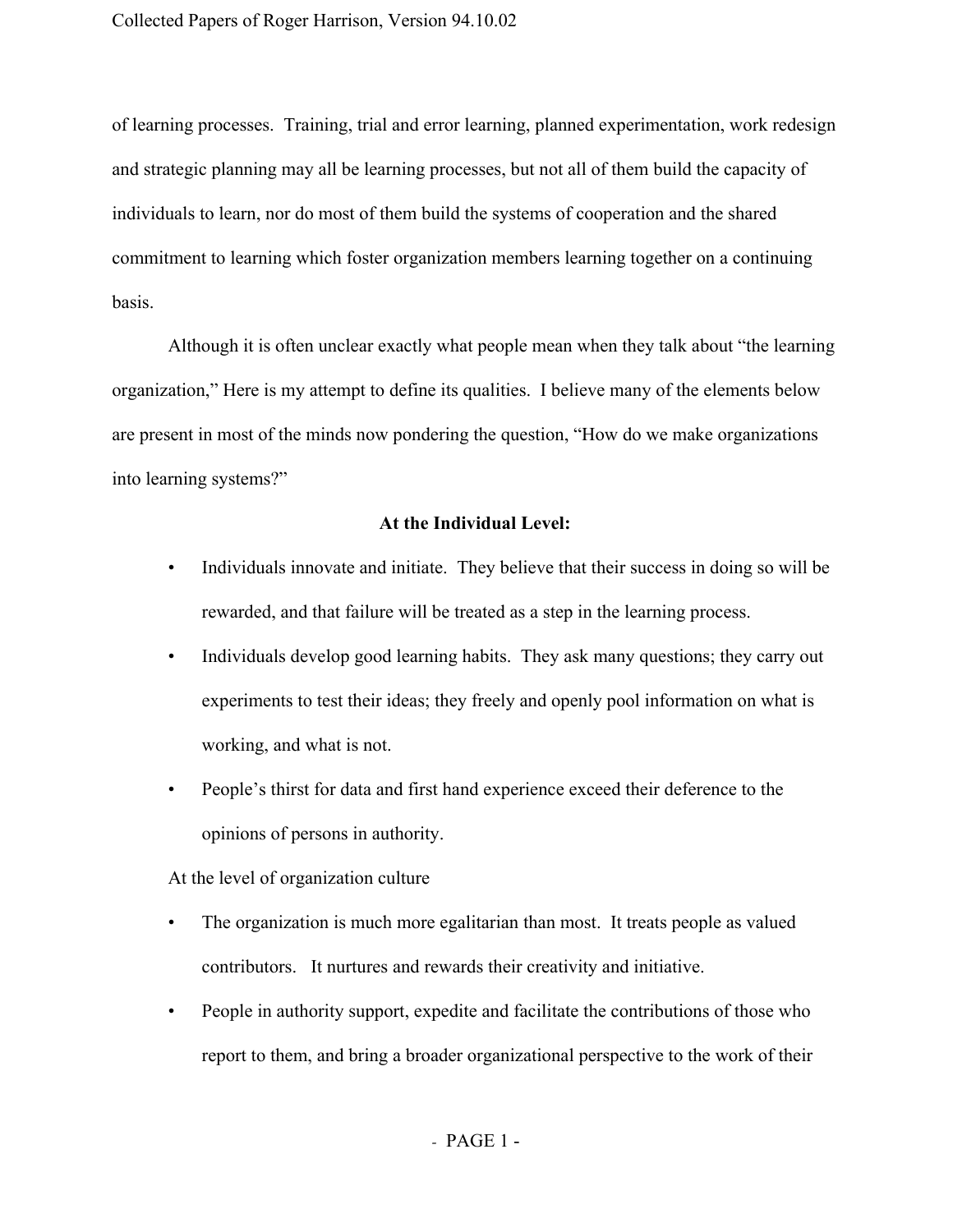units. They expect subordinates to be internally motivated and responsive to the needs of their peers, rather than motivated by rewards and punishments from above.

- People are expected to try things that don't work the first time, *and* they are expected to learn from their mistakes.
- There is high receptivity to communication up, down and sideways in the organization. There is an absence of territoriality and "not invented here." It is easy to find a receptive ear for one's ideas.
- Individuals are empowered to contribute in accordance with their ability *and* their developmental needs, rather than their position in the organization. Ideas are judged on their merits, rather than according to the role or status of the person who puts them forward.
- The norms and values of the organization support cooperation and mutual support. People help one another beyond the formal demands of their jobs. People are valued for sharing their knowledge, expertise and talents, rather than devoting them exclusively to individual achievement.
- People celebrate one another's achievements and grieve their losses together. There is a sense of camaraderie, community and caring.

Readers who are familiar with my work on organization cultures and their associated levels of consciousness (Harrison, 1972, 1987, 1990, 1991, 1992; Harrison and Stokes, 1992) will recognize above the qualities and characteristics of the cultures I have labeled Achievement and Support, or, in my later work, Self-Expression and Mutuality. Such organization cultures tend to support cooperation, initiative and personal risk-taking. Traditional organizations with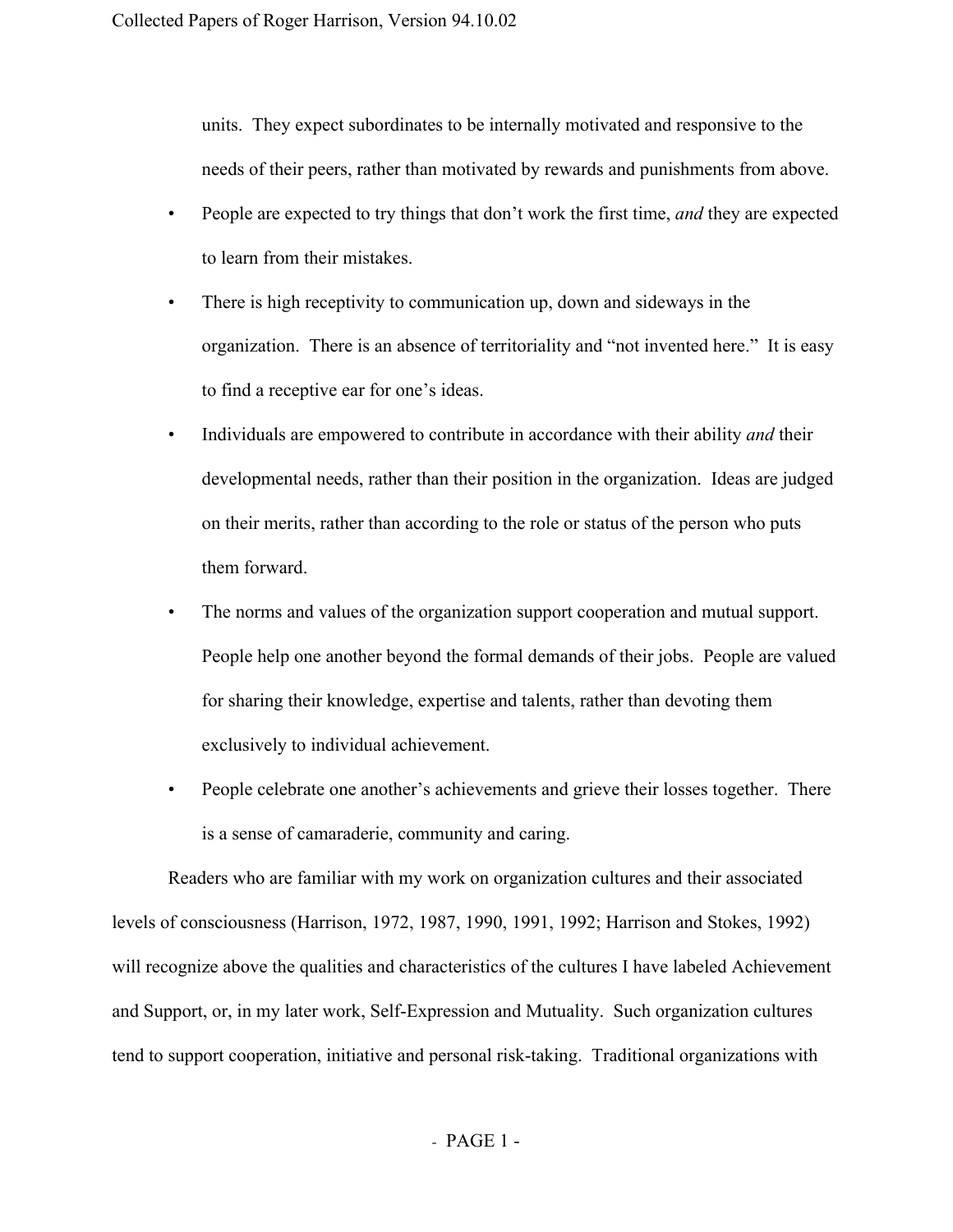strong Power- and Role-oriented (Transactional) cultures tend to block the learning of people at lower levels of the pyramid by relying heavily on rewards and fear to drive performance, and by rigid structures, rules and procedures which block communications and stifle initiative and intergroup cooperation.

## **At the Level of the Whole System**

• People whose roles place them at the edges of the organization are valued for the intelligence they bring about the environment: technological developments, markets, customers, government, and the public. Since everyone in the organization also lives in the environment part of the time, everyone is encouraged to bring in such information. Systems for sorting and distributing environmental information to people who can use it are well developed.

• Everyone is assumed to have a "need to know." A great deal of effort, time and technology goes into developing the "organizational hologram," in which each part understands, appreciates and honors its interdependence with the other parts, and with the whole.

• The organization develops and uses *participative technologies* for

1) giving everyone in the organization an understanding and appreciation of the ongoing state of the organization's internal and external functioning and performance, and of the environmental demands and opportunities that it faces.

2) enabling everyone to contribute to the quality of the organization's strategic thinking and planning.

The working map of the organization looks like a network, rather than a pyramid. It displays task and information interdependencies, as well as responsibility and accountability structures.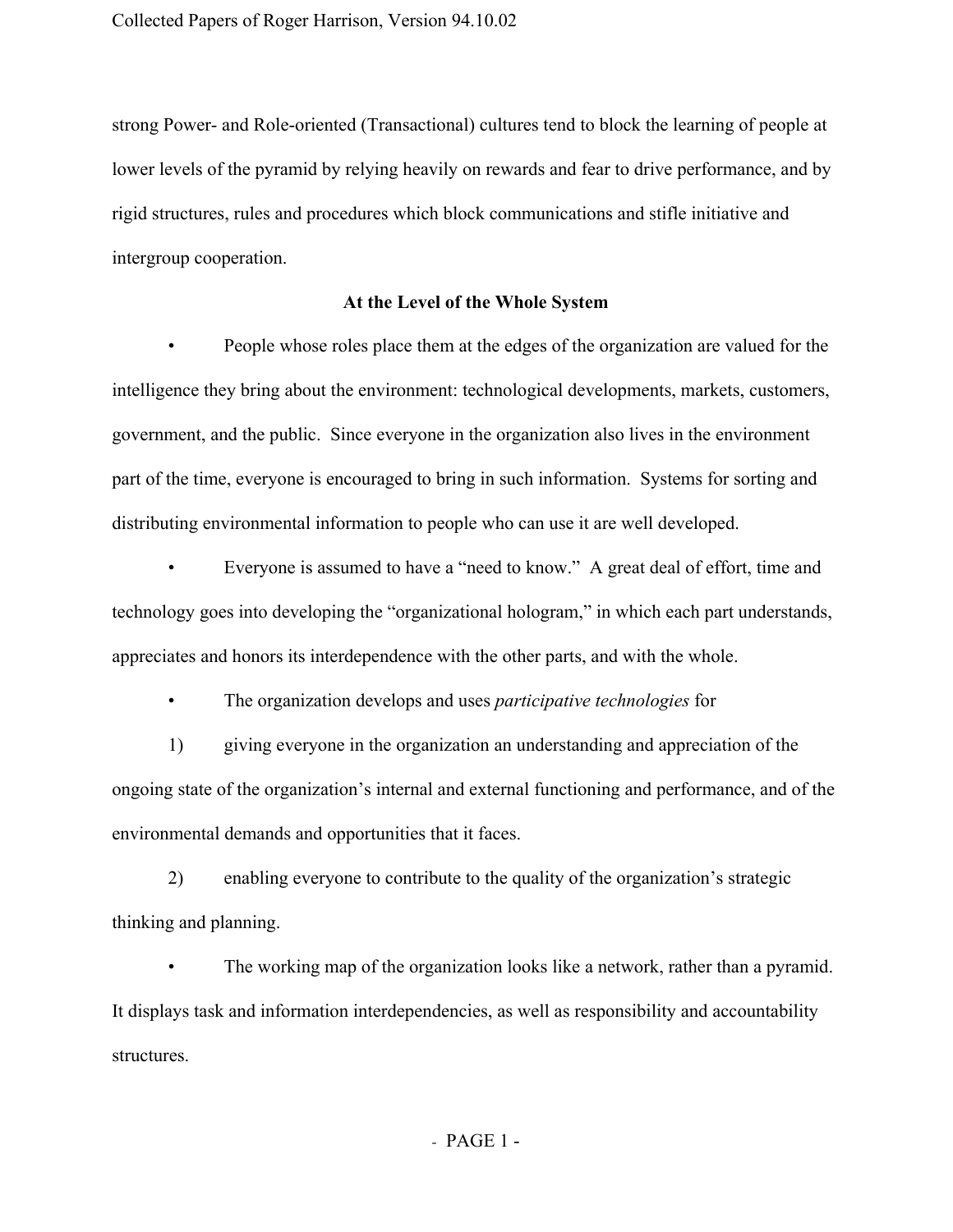Collected Papers of Roger Harrison, Version 94.10.02

Much attention is given to mapping the "nodes" or "ganglia" of the network, those points where all those with significant impact on the success of a task, project or function come together. The organization develops systems and processes to facilitate mutual learning at these nodes.

The organization invests heavily in learning. Its time horizon is longer than most, and its strategists are willing when necessary to forgo short term results in favor of longer term positioning.

• Members of the organization have a sense of its purpose and contribution, above and beyond the making of profits. The shared sense of a greater value and meaning to the organization's existence justifies and supports a balance between short and long term thinking, and between human and economic values.

It is fortunate that an organization need not possess all these qualities and characteristics in order to manifest better than ordinary levels of learning. Many of the qualities and conditions listed above are rare in today's organizations. However, enough of them are within the reach of organizations I work with to give me confidence that persistence in this developmental effort will bring rewards.

## **We Must Transform Our Ability to Learn**

My confidence stems from my reading of current and future necessity. We all, as individuals and organizations, must *learn how to learn* both continuously and well. The current competitive and exploitative paradigm is rapidly destroying the ability of the planet to support our living—we must transform our ways of thinking, learning, and understanding to higher levels of consciousness that will lead us into harmony with one another and with our greater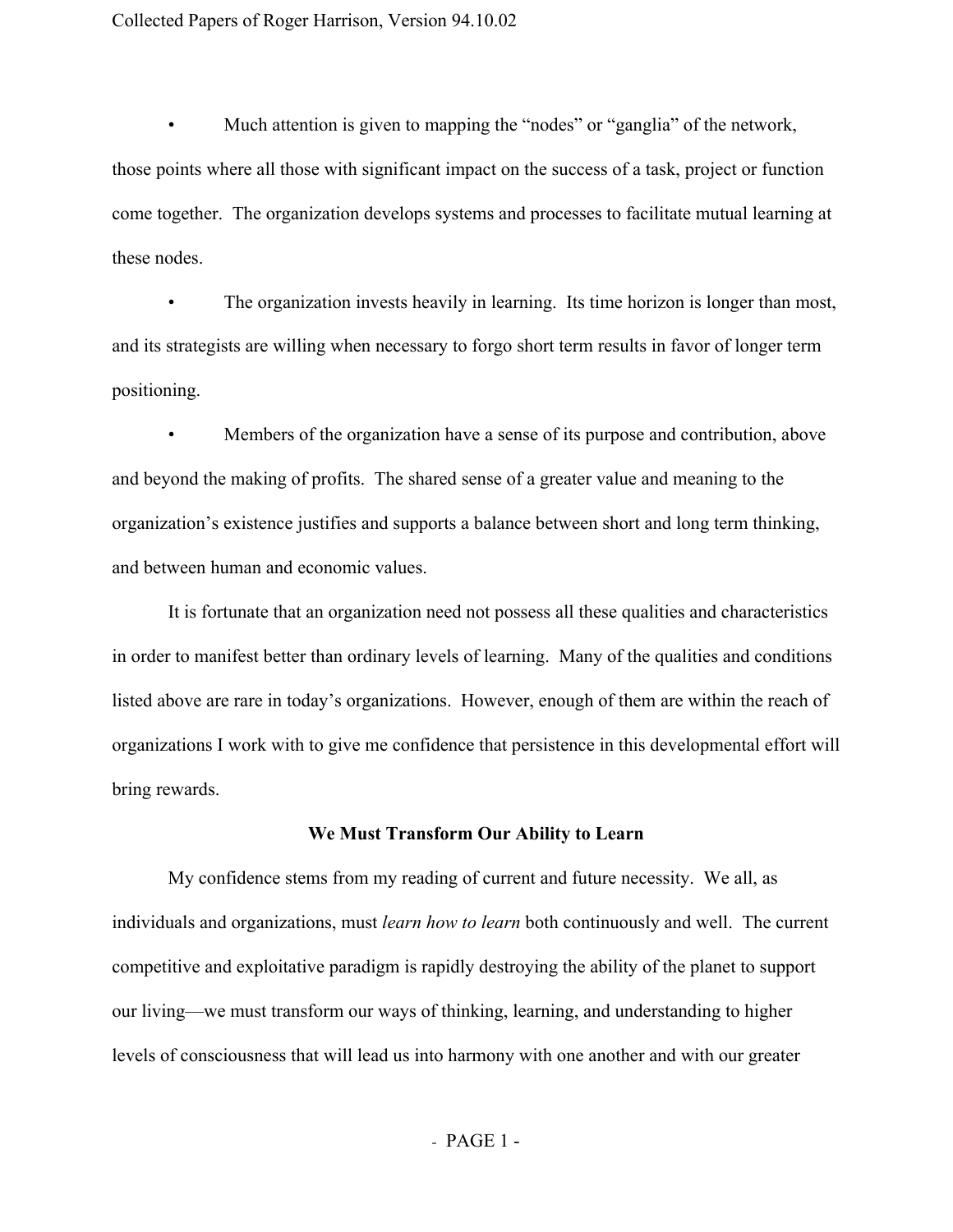environment. Individually, organizationally, and as a species our situation is precarious. The things we are doing to cope with our problems are doing about as much harm as good. To thrive, and even to survive, our learning must go beyond how to do things faster and better within our current frames and concepts—we must learn how to transform ourselves, our organizations, and our institutions.

Perhaps only disaster of a cataclysmic nature will provide enough of a shock to our systems of thought to stimulate the necessary evolution. But the seeds of new thought are forever sown on the edges of the ordinary and the known. I believe that investment in nurturing these seeds of new ways of learning will provide us with patterns for survival in future cataclysmic transitions, *and* will pay more mundane dividends in the medium term. Only this belief allows me in good conscience to take on projects for leaders and managers who, no matter how idealistic they are in private, must produce positive results in their imperfect organizations within a reasonable time.

## **High Order Learning**

To cope with current and future changes, organizations must elevate their learning processes to a higher order. The learning processes in traditional organizations form the contrasting pole, which I do not think of as "low order learning," but more as "ordinary learning" — activities and processes that we typically find in what I have called Power- and Role-oriented organizations.

These activities include training and other learning processes of which the purpose is to transfer to employees knowledge and skills the organization possesses which the employee needs to know and be able to do. They include trial and error learning and "learning by doing." They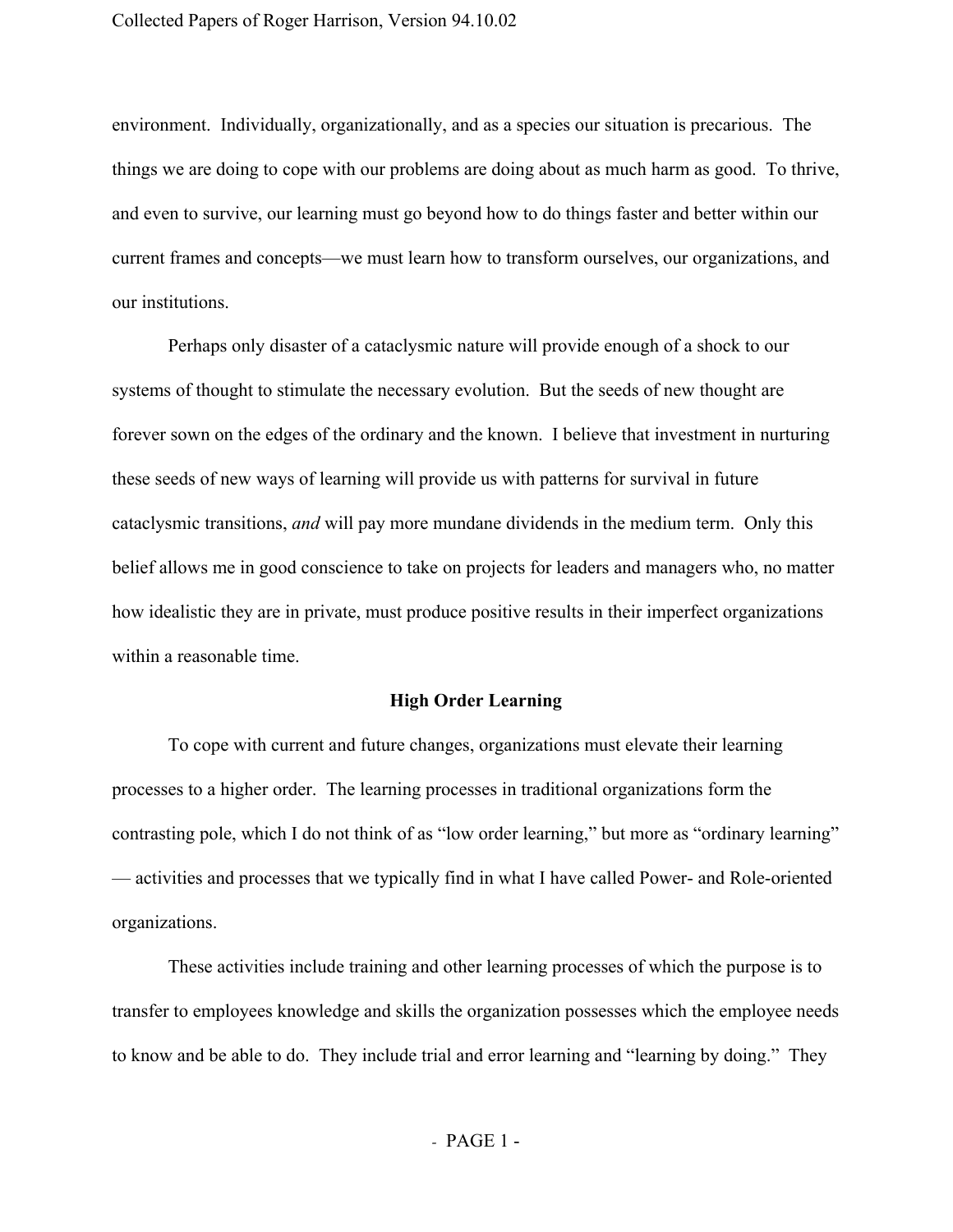include problem solving approaches that attempt to isolate problems and deal with them in isolation from their context and their systemic connections with other parts of the organization or the environment. They include the informal and only partly conscious processes by which we learn the culture of the organization: whom we have to pay attention to, and whom we can safely ignore; what rules are to be obeyed, and which are to be broken with impunity; what the differences are between the espoused values and the values-in-action; what actions and attitudes lead to reward and recognition, and which lead to less pleasant consequences.

Of course, these "ordinary learning processes" also occur organizations that manifest "high order learning." For the most part, high order learning is "something more," rather than "instead of." However, ordinary learning processes often act as blocks and barriers to high order learning. Then we must change our ways if we are to liberate the higher order processes.

Here are some criteria for high order learning which will help structure what may otherwise be a rather fuzzy term.

*High order learning requires constant attention to the learning process.*Learning is one of the values of the organization's culture. There is a learning as well as a doing component to all of the organization's activities. Taking action includes examining the consequences and results of action, so there *is no action without learning.*

*High order learning is wider and longer in its conceptual scope.* We go beyond the search for immediate causes of symptoms and quick fixes to an attempt to understand the entire system and its relationships with its environment, and how those evolve over time. This means that when we address a problem, we will normally formulate it in more complex terms than those in which we originally stated it, in order to understand how it is embedded within the larger system and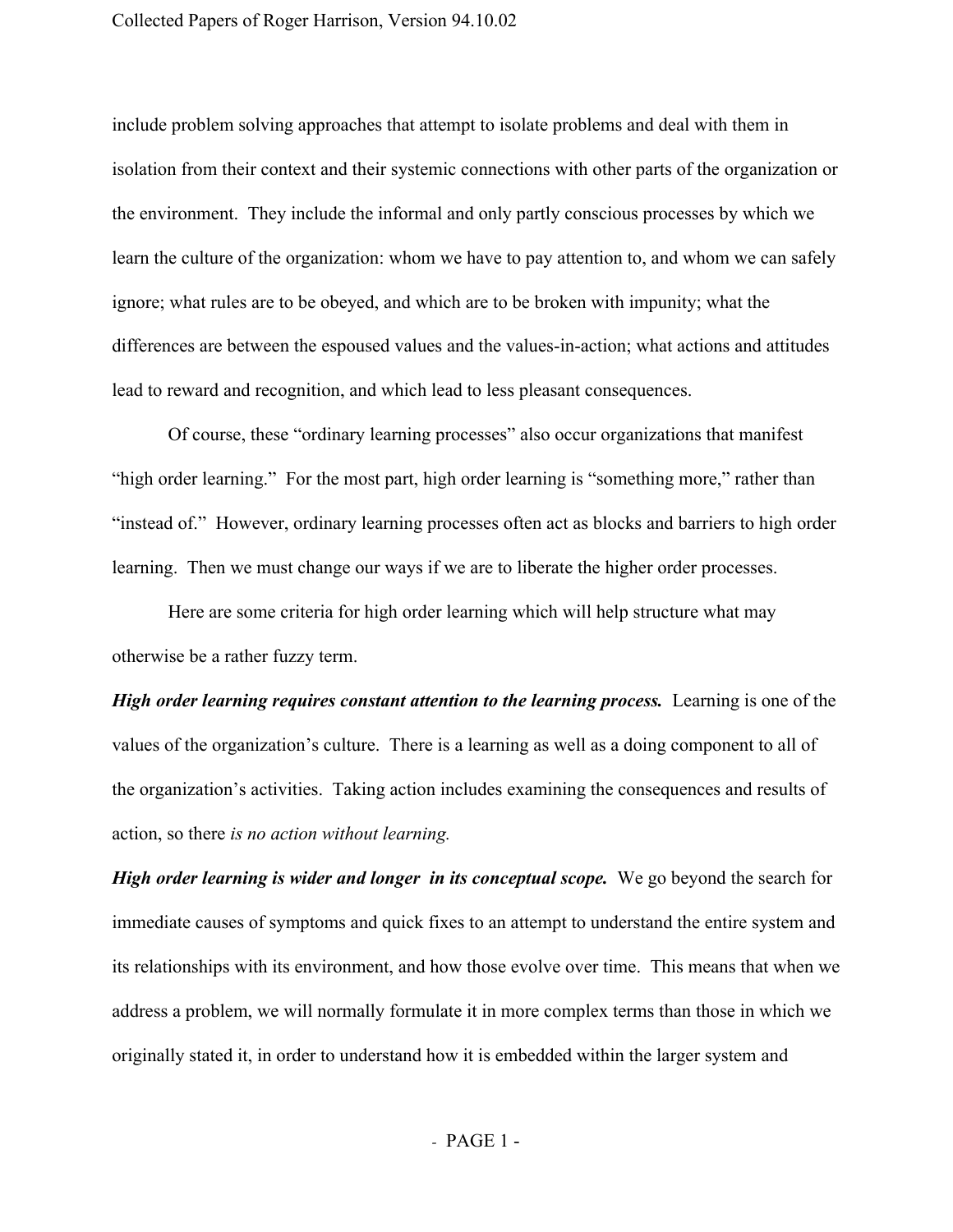connected to the system's environment. We will often then discover that the causes are distant in time and place from the effects and symptoms we wish to change.

*High order learning is self-initiated and self-directed.* Organization members take responsibility for their own learning, rather than relying on authorities and professionals to provide training and development opportunities.

*High order learning is global rather than local in its use of systemic thinking, its focus on the complexity of relationships, and its preoccupation with wholes rather than parts.* As the scope of inquiry widens beyond the local, we discover that the solution to a problem in one part of a system usually creates problems for other parts of the system. Thus, high order learning activities are likely to turn the problems that we thought required solutions into dilemmas requiring choice among imperfect alternatives. At the point of decision, we base our actions upon an understanding of the mixed positive and negative consequences that are likely to result. *High order learning involves articulating and questioning basic assumptions and mental models of reality, rather than limiting inquiry to issues within the current paradigm.* High order learning includes, though it is not limited to what has elsewhere been called "second order learning." It involves questioning the organization's values and norms, particularly those which limit learning through systematically ignoring certain issues, behaviors and patterns, or defining them as undiscussable.

I call this aspect of an organization's culture the *shadow,* because there are powerful influences on behavior that are unseen and unacknowledged. The influences are not necessarily negative, but they operate outside of our awareness. Bringing the shadow into the light can liberate the creativity and energy of the organization, because it increases *choice* dramatically.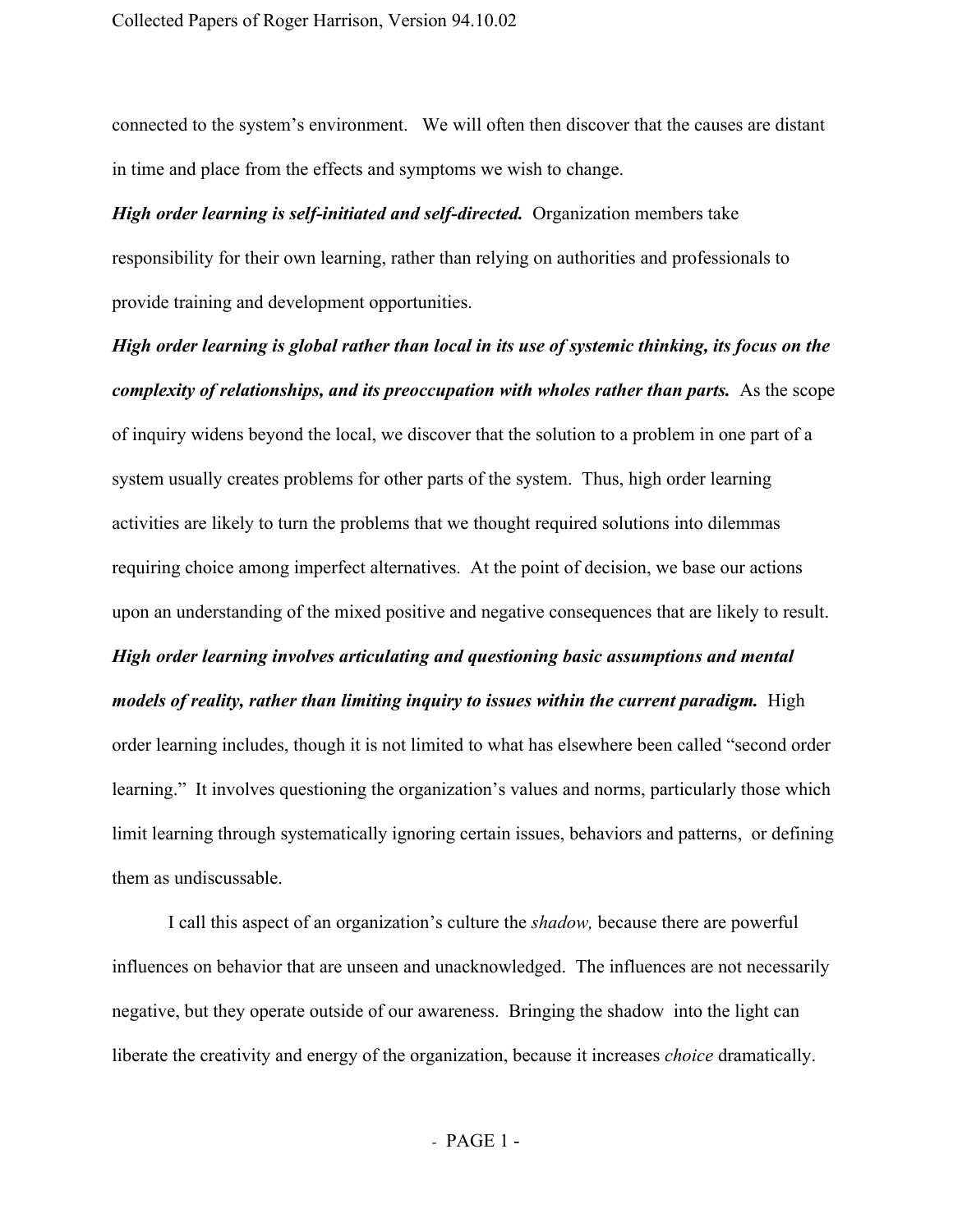## *High order learning involves the creation of* **learningsystems,** *sometimes called*

*"organizational learning" as well as individual learning.* The organization, operating as an organic learning system, becomes better able to take in and comprehend complex information from the environment and to modify its behavior on the basis of that information. Unless the organization is well developed as a learning system, it will frustrate the attempts of individual members to put their learning into practice, and their knowledge and wisdom will not be fully utilized.

## **Barriers Against Learning in Organizations**

There are formidable barriers to the improvement of learning in organizations. Two of the most important barriers are:

- The inhibition of learning by the presence of fear, anxiety, and other strong negative emotions in the organization.
- The bias for action that is embedded in the character of most leaders and managers, and the culture of their organizations.

I shall take up each in turn. I do not have a sure cure to offer for any of them; they are part of the fabric of organizational life. We must take such barriers into account if we hope to create organizations as learning systems, but before leaping to 'solutions' we first must be clear about the nature of these and other barriers.

## *Fear Inhibits Learning in Organizations*

We know from psychology that a modest level of emotional arousal (anger, fear, excitement) promotes attention and appears to facilitate learning; at higher levels learning falls off rapidly. What my colleagues and I increasingly see in North America and Europe is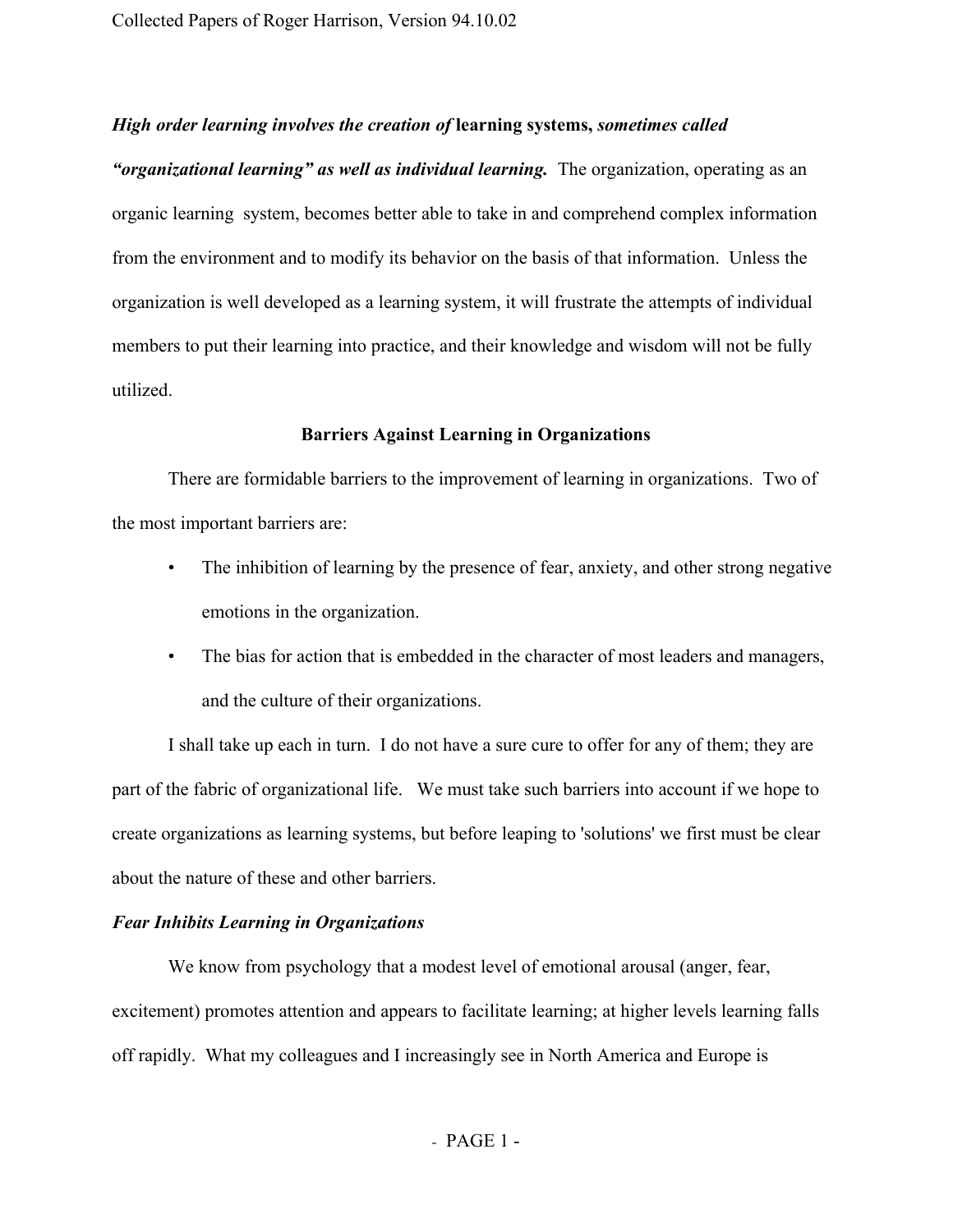organizations in which people are struggling to learn and adapt to ever higher rates of change while they labor under heavy burdens of fear, resentment and anxiety.

## *Differences Between Fear and Anxiety*

In this discussion it is important to distinguish between fear and anxiety *(angst)* in organizations. When I first began my consulting practice, I could see a fair amount of fear in organizations. People were often afraid of the authority of the boss. Those who had experienced the hardships of the Great Depression were afraid of being without work again. Many people feared to express their personal views of organizational reality, because they feared being "out of step," or being seen as an "oddball." These fears were fairly specific and could be articulated clearly, once trust was established with the person.

It is different now. While specific fears of authority, peer rejection, or losing one's job are still active, there are many organizations in which people are considerably empowered and autonomous, compared to 20 or 30 years ago. Even in those organizations, however, there seems to be a darker cloud of anxiety that is felt by many if not most people in the organization. It is often very subtle, and most of the time it is nonspecific.

Anxiety doesn't have an *object* in the way that fear does, and it is often difficult to articulate. It is best known by its effects. These include a general sense of uneasiness or malaise; a tendency to be either scattered or extremely narrow in one's focus; a heightened tendency to engage in addictive behaviors such as substance abuse or workaholism; an inability to concentrate or to reflect deeply about organizational issues; and a preference for short term thinking.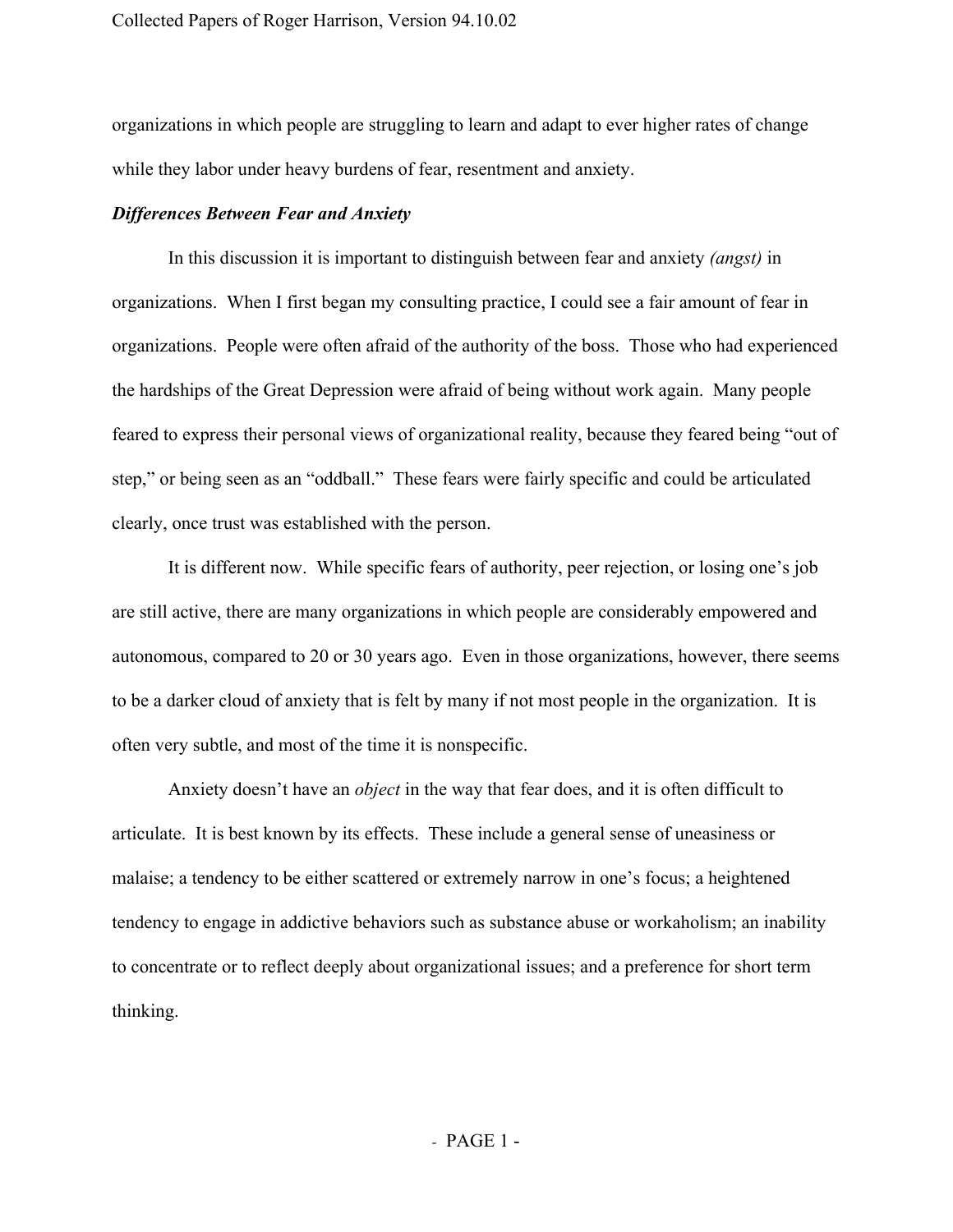## *The Prevalence of Fear in Organizations*

Fear has always been present in organizations, and perhaps is no more prevalent than in the past. In fact, the trend towards empowerment in many organizations has diminished it substantially. While fear may be decreasing somewhat, the increase in anxiety appears more general. Increasingly, my colleagues report such patterns are prevalent in the organizations they serve. The patterns are seen in highly successful organizations on a steep growth curve, as well as organizations that are struggling to cope with competition. The difference seems to be that in organizations that are doing poorly, there are more specific fears and anger around the possibility of job loss, while in successful organizations people experience more freefloating anxiety.

In addition to the waves of downsizing caused by a general restructuring and flattening of business organizations, along with hard times and technological displacement, people in general also feel economically insecure. There is a growing sense that our planet cannot sustain the high levels of affluence to which we in the developed nations have become accustomed. While people are not quite ready to believe that the disasters that have befallen the former communist countries will inevitably happen here, we are increasingly aware of complex economic interdependencies that make us ever more vulnerable to one another's troubles.

There is thus a sense of unease and impending doom that hangs over us all, and that is not so much a fear of something specific, but the anxiety associated with massive uncertainty about what are the causes of our difficulties, what the future holds, and what, if anything, we can do to influence the future in a positive way.

Sources of anger and resentment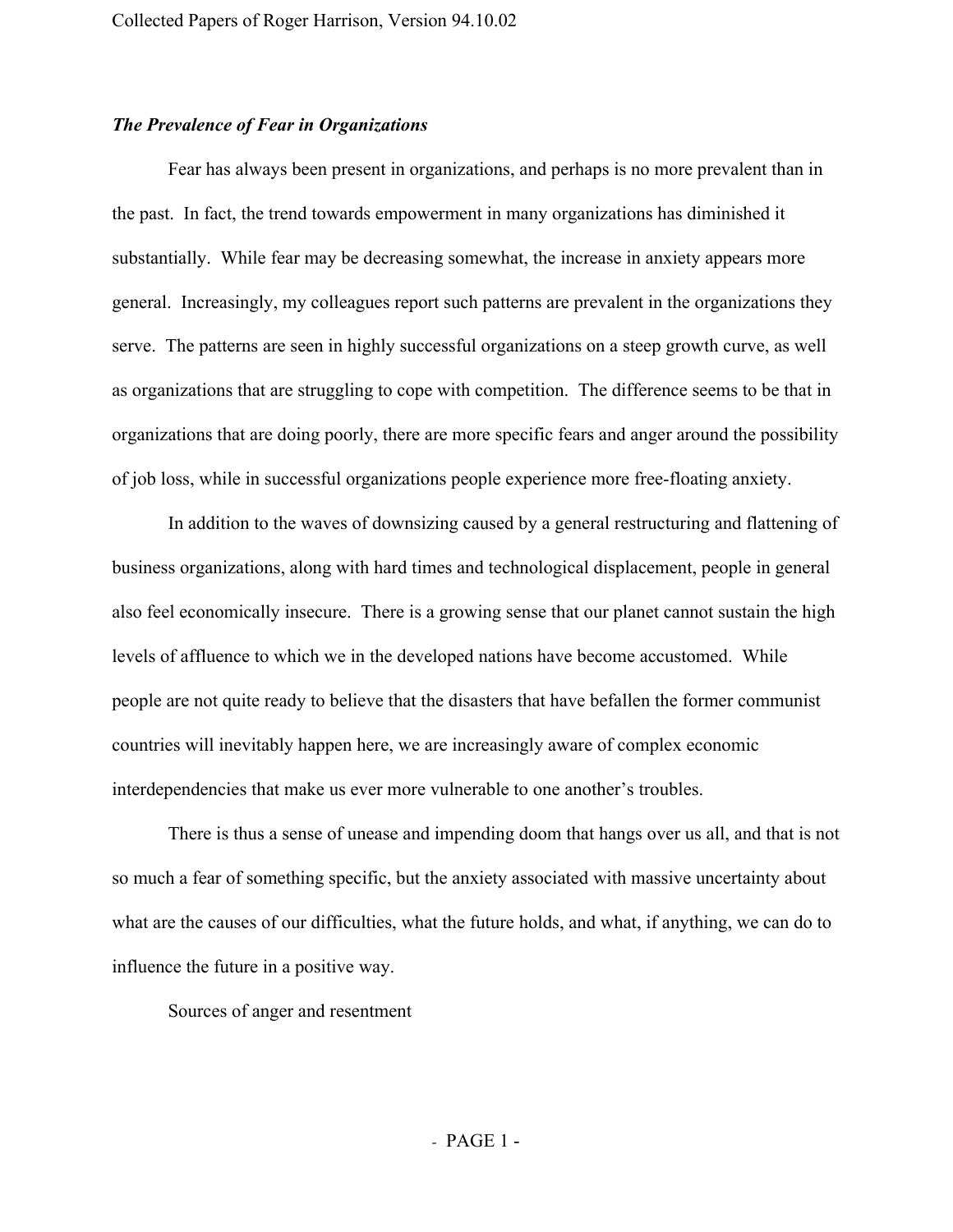Anger and resentment are also on the rise, as our largest organizations dismantle the implicit contract that has for so long governed the relationship in bureaucracies between the organization and its managerial and white collar employees. People are increasingly being required to change and to learn new ways of thinking, new attitudes, and new behaviors, as a condition for retaining their employment. The choice is ever more frequently between learning and growing, and being demoted or unemployed. Even when we are not actively facing such a choice, we know others who are.

What is communicated to organization members is that after years of satisfactory service, they are suddenly not good enough, and may be dispensed with if they don't get their act together. In many organizations this results in a cloud of negative emotionality that hangs over the daily working lives of their members. People in such organizations once felt they had good reason to believe that if they followed the rules and performed adequately, they could count on a job for life, and a good retirement. Ancient understandings in which security was given by large bureaucratic organizations in exchange for loyalty and conformity on the part of employees has given way to an attitude of aggressive self-interest on both sides of the employment contract. That implicit contract has been terminated in most organizations in the US and the UK, and there is much anxiety, anger and resentment as a result.

Faced with relentless and repeated reductions in the workforce, many of those who are working today do not know if they will be tomorrow. They feel powerless to protect themselves against impending loss, and they are bitterly resentful toward organizations that increasingly treat them as commodities to be used when convenient, and then discharged into the social environment as human waste products of the production process.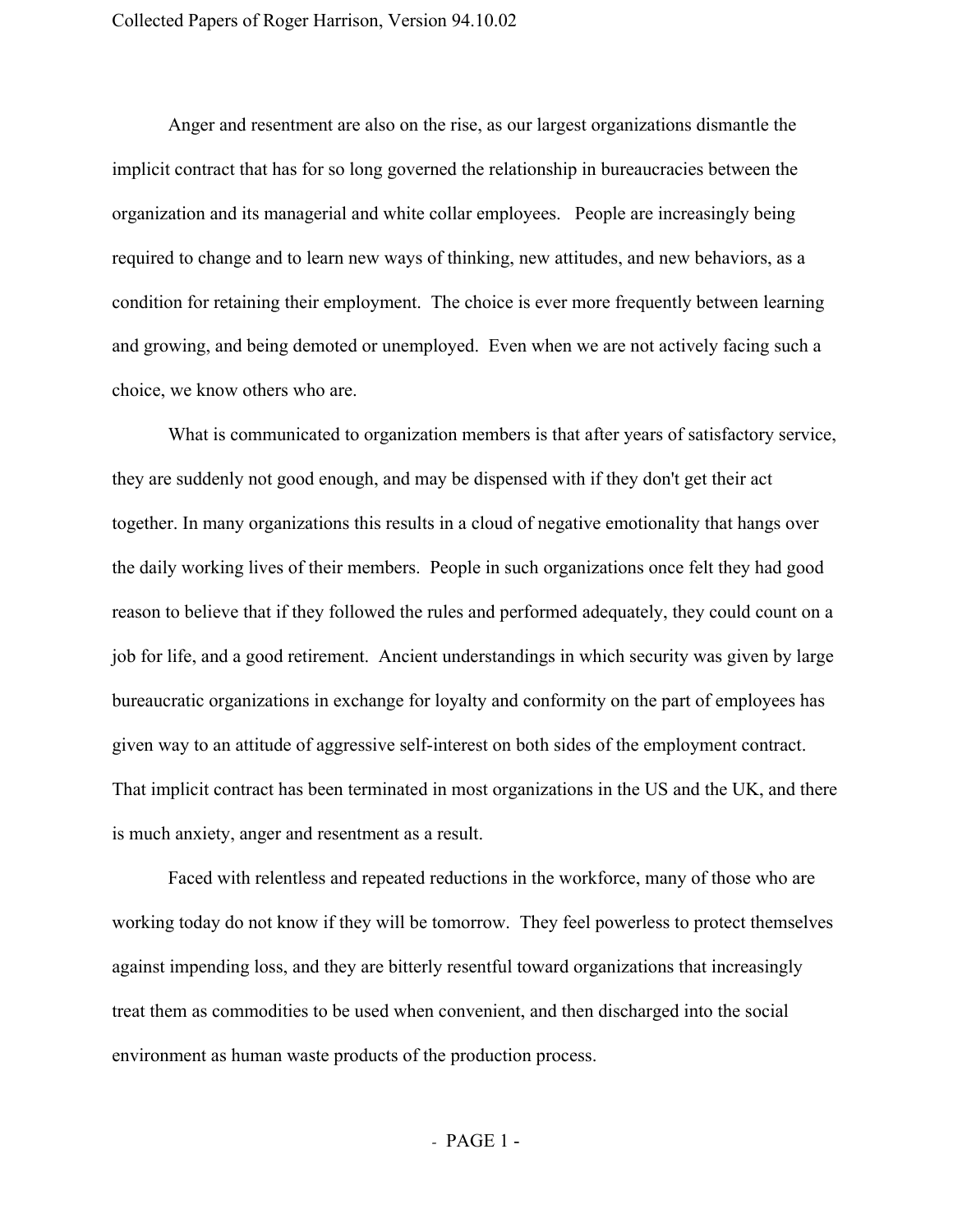## **Betrayal in Organizations**

Much of the anger and resentment that I see in organizations is associated with *betrayal.* One form of betrayal occurs when the more powerful party to an agreement or understanding fails to keep the faith, and unilaterally terminates the understanding. Our anger at such a betrayal is not limited to the cause at hand; it is fueled by the many times in the past we have been let down or led astray by someone we trusted on whom we were dependent: parents, older friends and siblings, teachers, lovers.

It is a truism that many if not most organizations are engaged in *transformation,* by which I mean changes in fundamental ways of perceiving, understanding and valuing the world about us (sometimes called a "paradigm shift"). Transformations can occur spontaneously, but they are usually set in motion by painful disconfirmation: we find that things are not what they seem, and that they don't work the way they are supposed to. Most transformations involve betrayal, in the sense that they involve the unilateral termination of explicit or implicit contracts between the organization and its members.

Betrayal often occurs around reductions in the size of organizations through terminating the employment of people who had reason to believe their jobs were secure, so long as they did what they were told and followed the rules. Typically, the pattern involves repeated layoffs; sometimes the sense of betrayal is sharpened by assurances from management that each layoff is the last. Another frequent betrayal involves changes in job content or title, such that the affected individual loses some aspect of status or identity that the individual feels he or she has earned and has a right to.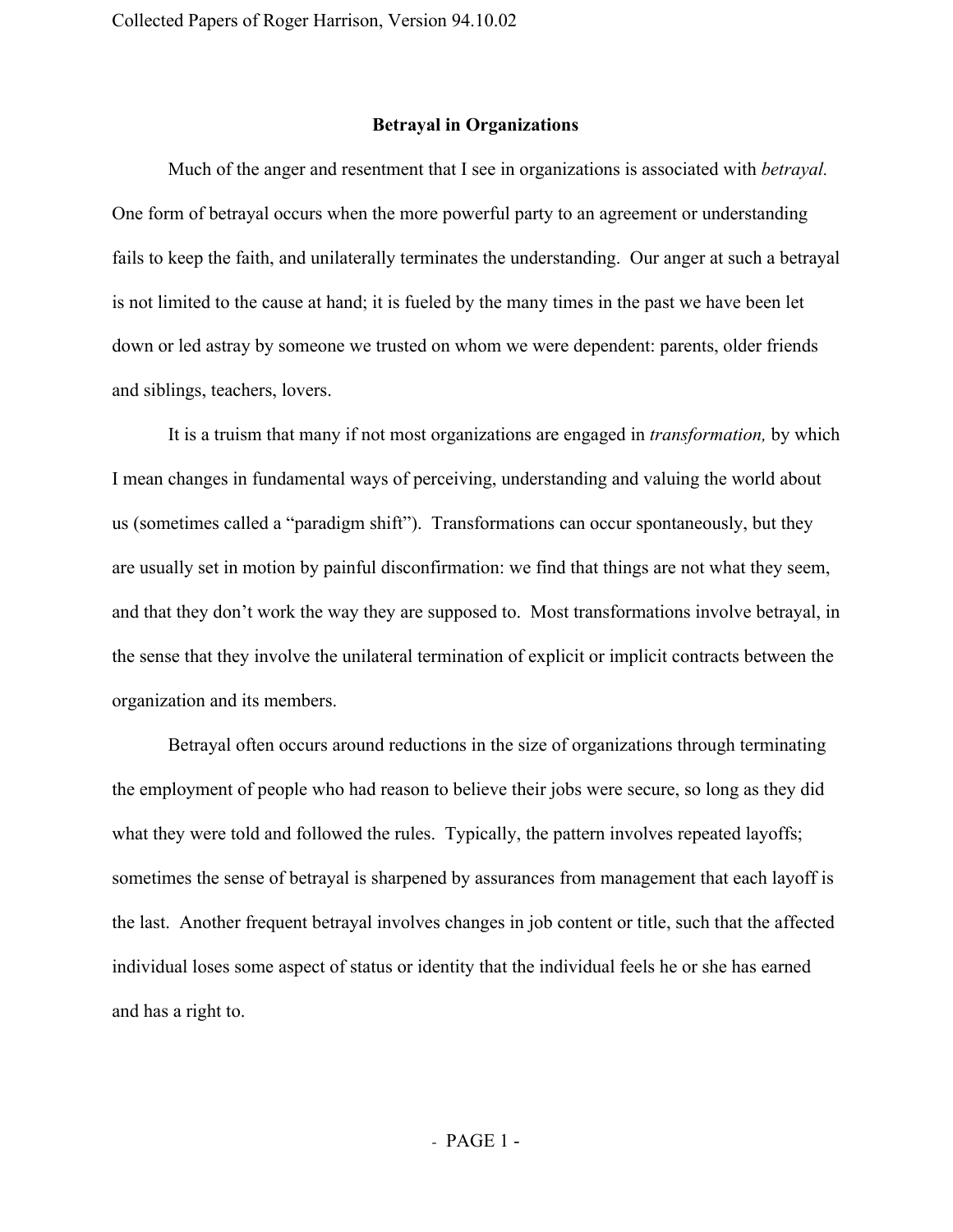The process of change and improvement also contains in it the likelihood of betrayal. People are frequently asked to trust, to risk, and to take initiatives. They are asked to give from a deeper place, going beyond the transactional contracts typical of Power and Role organizations. Instead of simply working for mundane rewards, people are induced to work from purpose and commitment. They are, in effect, invited to work for love, and what is promised is nothing less than a new order in which dignity, respect, mutual support, and camaraderie take the place of selfishness, exploitation and alienation.

When change initiatives lack substance and long term commitment on the part of leaders, they amount to a seduction of the innocent. Those who "sign on" and "buy in" are those who believe and who trust. When leaders fail to hold the course and deliver the dreams they have created, the sense of betrayal is actually greater than when people lose their jobs through the "normal" operation of markets, technology and the business cycle.

This is not to point a blaming finger at leaders, who are subject to the same human frailties as the rest of us. It is only to point to a process that is very costly for organization transformation. We do not readily trust leaders, here in North America. When we are induced to overcome our mistrust and give of our deeper selves, any betrayal of our trust builds in deep cynicism, that makes it all that much less likely that future enlightened initiatives can be given credibility. I believe the major reason why it is easier to generate high trust and internally motivated performance in new organizations than it is in older ones is the legacy of old betrayals that exists in most organizations that have any history at all.

## **Leaders' Underestimation of the Effects of Negative Emotions**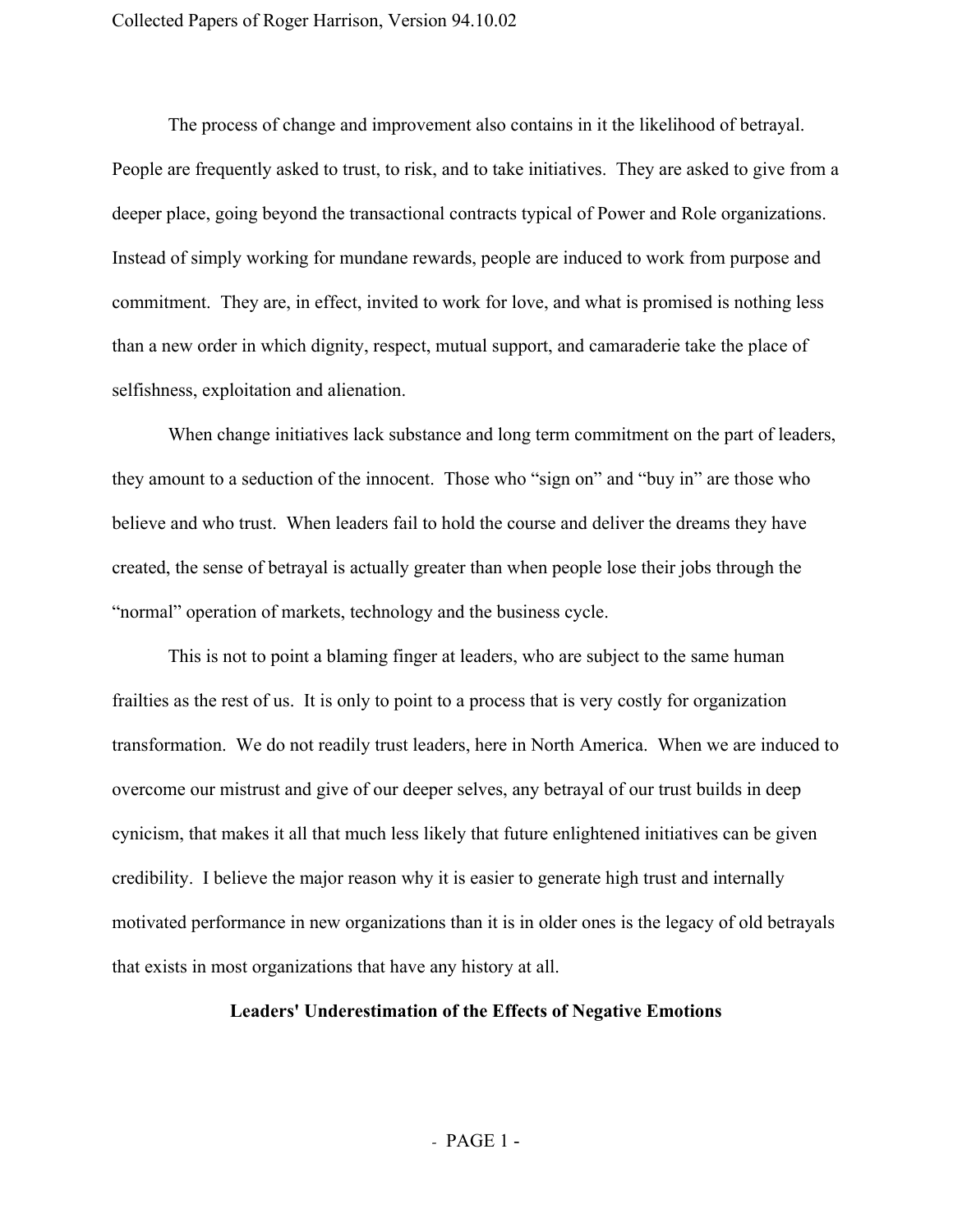The effects of strong negative emotions are consistently underestimated by leaders. People suppress their negativity in interactions with power figures. They are unwilling to be seen as weak, disloyal, or under motivated, and they may fear the consequences of exposing themselves as such. Thus, in the first place, the expression of negative feelings is self-censored. Fear, anxiety and anger become undiscussable in organizations.

It is sometimes acceptable to talk openly about others' fear, almost never about one's own. Anger and resentment are a little easier to address, but not much. When strong emotions do surface, the process is seldom experienced as constructive, and thus people's reluctance to deal with them openly is confirmed.

Leaders for their part mostly do not want to hear about people's negative feelings. To know that one's subordinates are angry and resentful increases one's own anxiety. To know that they are anxious and fearful leaves many leaders and managers feeling helpless. Most managers are men, and men are frequently ill at ease in dealing with their own distress or that of others. It is difficult for leaders to listen to and acknowledge the existence of emotional problems when they feel ill-equipped to deal with them effectively. They feel responsible in part for the well-being of subordinates, and they do not know how to help. So for a variety of reasons, managers and leaders subtly or overtly discourage the expression of negative emotions,

Because they are out of touch with the pain in their organizations, leaders often seek to implement programs (quality initiatives, reorganizations, service improvement programs, etc.) that require heavy investments in learning, directly following traumatic organizational events such as major downsizing. In part, they do this because they are themselves under heavy pressure to improve organizational performance, and they are passing that pressure along in the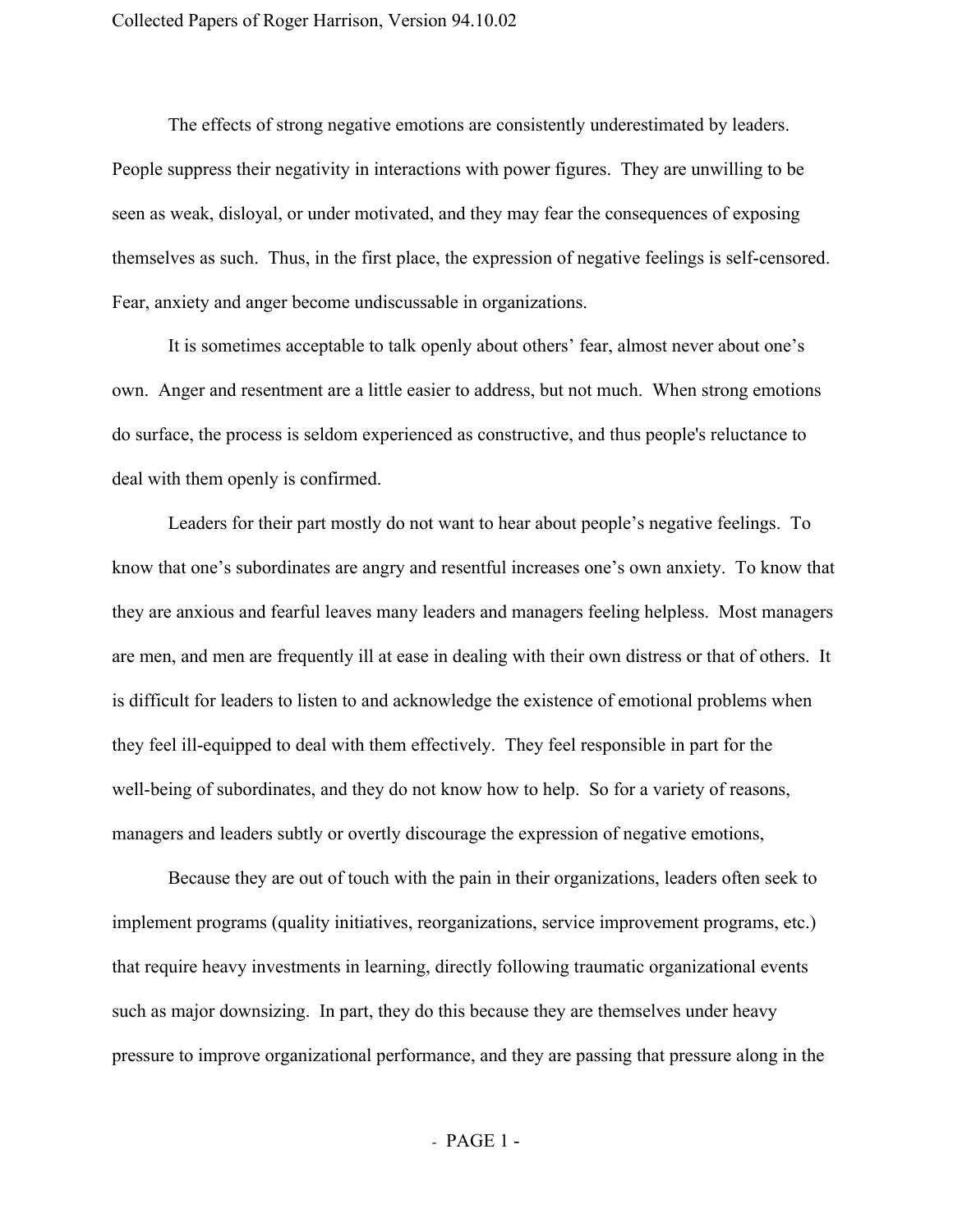#### Collected Papers of Roger Harrison, Version 94.10.02

time-honored way of hierarchical organizations. In part, they really do not know how traumatized and stressed the members of the organization are, and when they are aware, they do not know how to heal the wounds.

Learning under such conditions is difficult, and it is usually of a low order. People do what they are told, but they do not take risks and initiatives, do not experiment, and are reluctant to participate. If we wish to approach the transformation of our organizations into high order learning systems, or if we just want the organization to be a place that supports the learning and growth of individuals and groups, then we must find ways of healing distress and trauma, if only to ameliorate their effects on learning.

#### **Action as Avoidance of Learning**

Organization members often say that they are too heavily loaded with urgent tasks to engage in deep investigation and reflection on the causes of problems. This statement is supported by the amount of time people are putting in on the job. Most of my clients are working harder than at any time in my many years as a consultant; their time is filled not only with managing operations, but also with endless meetings concerned with change and solving problems.

Most of my clients see themselves as decisive and action-oriented. They say they want the facts required to make a decision and get on with the work of implementing it, and I believe them. I also observe, and they confirm, that in meetings they often fail to arrive at decisions, because needed information is unobtainable, or the right course of action is not clear, or there are serious disadvantages to each of the proposals on the table. Then they are not decisive and action-oriented. Rather, they dither and feel frustrated, because they seem to be wasting time in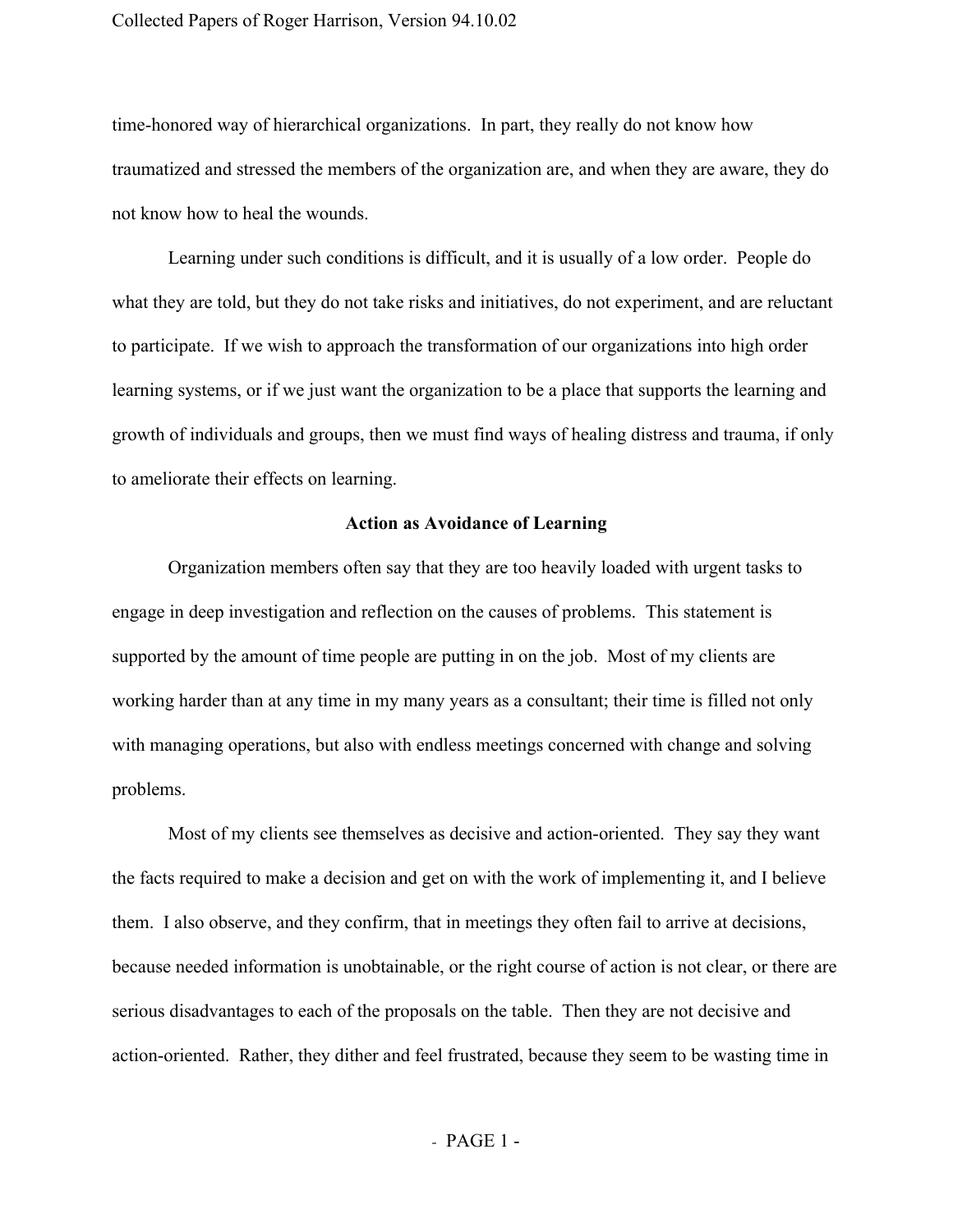endlessly processing the same issues. They often tend to interpret their uncertainty as a failure of the courage to decide; I am more likely to interpret it as the expression of an unacknowledged need for deeper learning.

# **A Vicious Spiral Impedes Learning**

People are motivated by task urgency to decide quickly and move ahead, but uncertainty, anxiety and fear of failure lead them to spend large amounts of time in inconclusive meetings, and in other unproductive busyness.

Most inhabitants of large organizations feel most secure when carrying out the structured, habitual aspects of their jobs in which they know they can be successful. Within this familiar milieu they are decisive. In the face of the unknown and the ambiguous, they are risk averse, and to make a decision feels too risky. Figure 24.1. shows how the aversion to risk under task uncertainty reinforces the bias for action.

Figure 24.1. Forces Reinforcing the Bias for Action

Often the decision feels risky because the situation does not lend itself to *solving* the problem at hand; rather, there is a *dilemma* that requires that the participants make and live with the consequences of a choice between alternatives leading to a mixture of desirable and undesirable outcomes.

The amount of time spent in meetings increases the sense of urgency, and the urgency further reduces readiness to engage in reflective deliberations.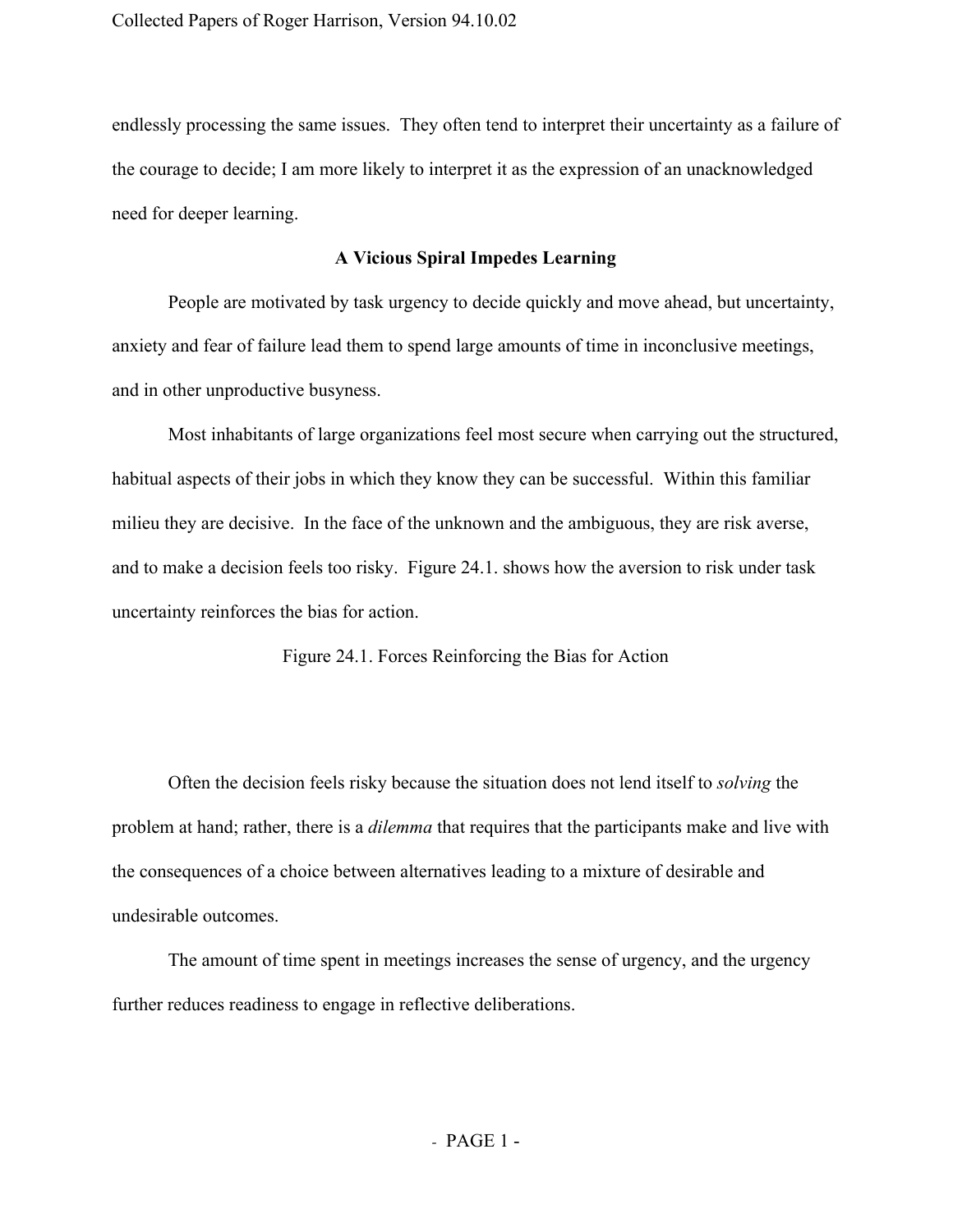To men and women of action, reflection and deep investigation are often seen as not leading sufficiently quickly to concrete results They would rather do something now, and then take their next steps based on the result. Thus, much of the problem solving in organizations takes place through trial and error. Unfortunately, trial and error problem solving only leads to a permanent fix if the true causes of the problems are close in time and space to their effects. If they are hidden in the complexities of a larger system, then this method of problem solving usually exacerbates the problems.

Another reason for avoiding deep reflection is that it initially leads to experiencing the situation as more complex than it appears at first, thus increasing people's anxiety and frustration. In this way, learning activities that might eventually lead to a greater sense of clarity about the choices involved and to greater comfort with the outcomes are avoided because in the short term they increase pain.

It requires courage and will to break the spiral by taking the time to examine situations in greater depth and complexity. The encouragement of a consultant helps; the support of a higher authority is more potent. More effective still is a supportive organization culture in which demands for change and ever higher performance are balanced by compassion for human frailty—for the doubts, fears, reluctance and resentment that most of us experience when we are required to change and grow. In such an organization we do not always have to project an image of competence and confidence. We can share our uncertainties and frustrations, and in sharing, lighten our individual loads.

## **Competition Inhibits Learning**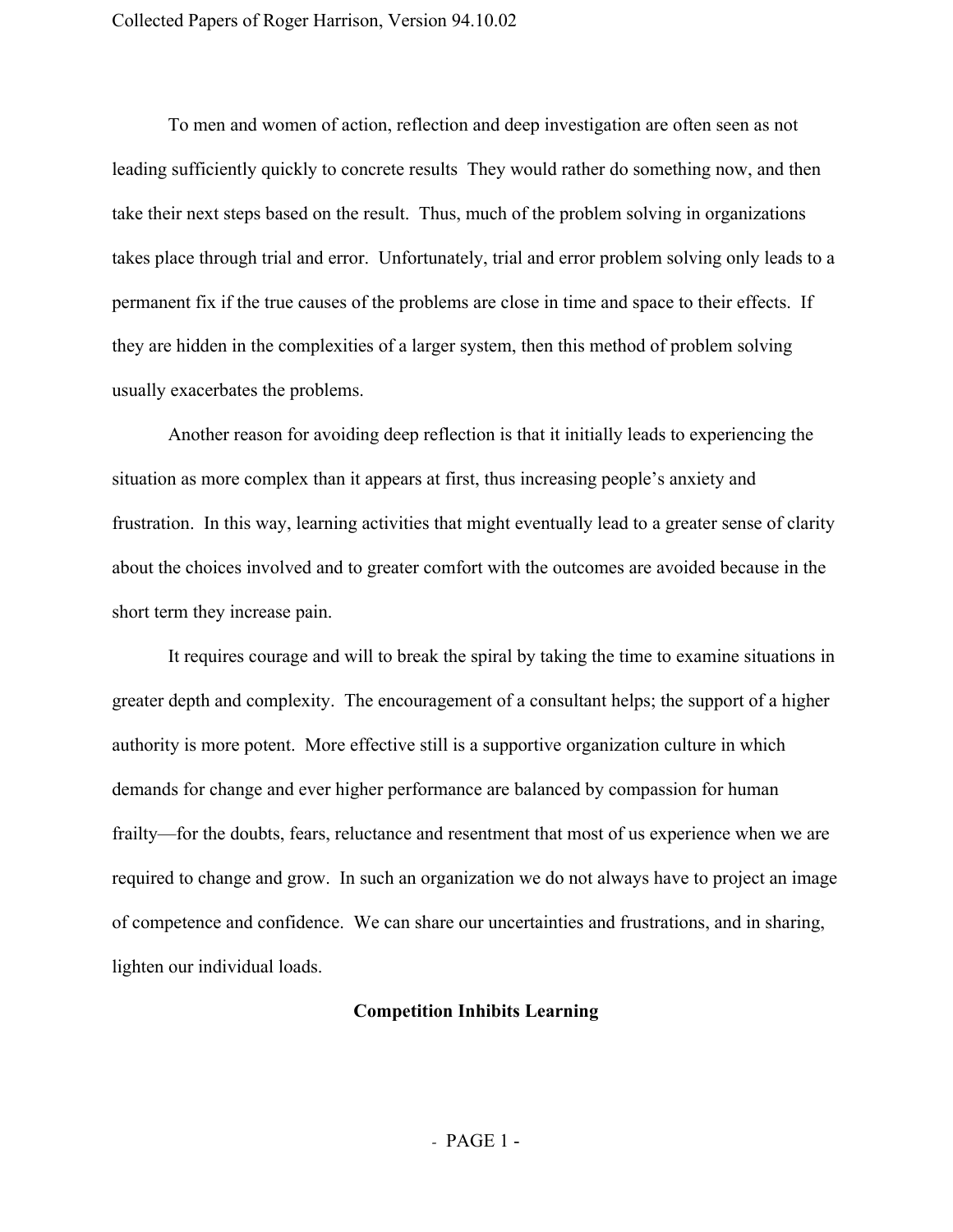Learning is restricted by competitive feelings and attitudes. Partly these are caused by the shared personality characteristics fostered by educational and parenting patterns in our culture. These are intensified and fed by reward systems that foster competition. In many if not most organizations, the level of competition is unhealthy and inimical to both individual and corporate learning. Not only does information become a scarce resource in the battle of all against all, but the experimentation and risk-taking that are essential to high order learning are avoided for fear of falling behind others in the endless foot race towards success.

The patterns of information flow and decision-making typical of hierarchical organizations are a serious block to organizational learning. Command (decision-taking) is localized at the top of a pyramid, as far as possible from the source of information about problems and difficulties in operations, changes in the environment, and inputs from external stakeholders such as customers, suppliers, community, etc. Information is supposed to flow upwards, and power (decisions, evaluation, etc.) flows downwards. Lateral communication is poorly provided for.

Learning occurs most readily when there is a clear and rapid connection between action taken, and results. Because of the length of time required for information to move upwards in the organization, and because of the serious distortions in the accuracy of feedback brought about by people's responses to power, it is difficult for the decision makers at the top to learn from the consequences of their actions.

Consequences of the bias for action

Because these barriers exist, it is easier in organizations to act than it is to learn, and it is easier to act individually than it is to act together with others. The bias for action has been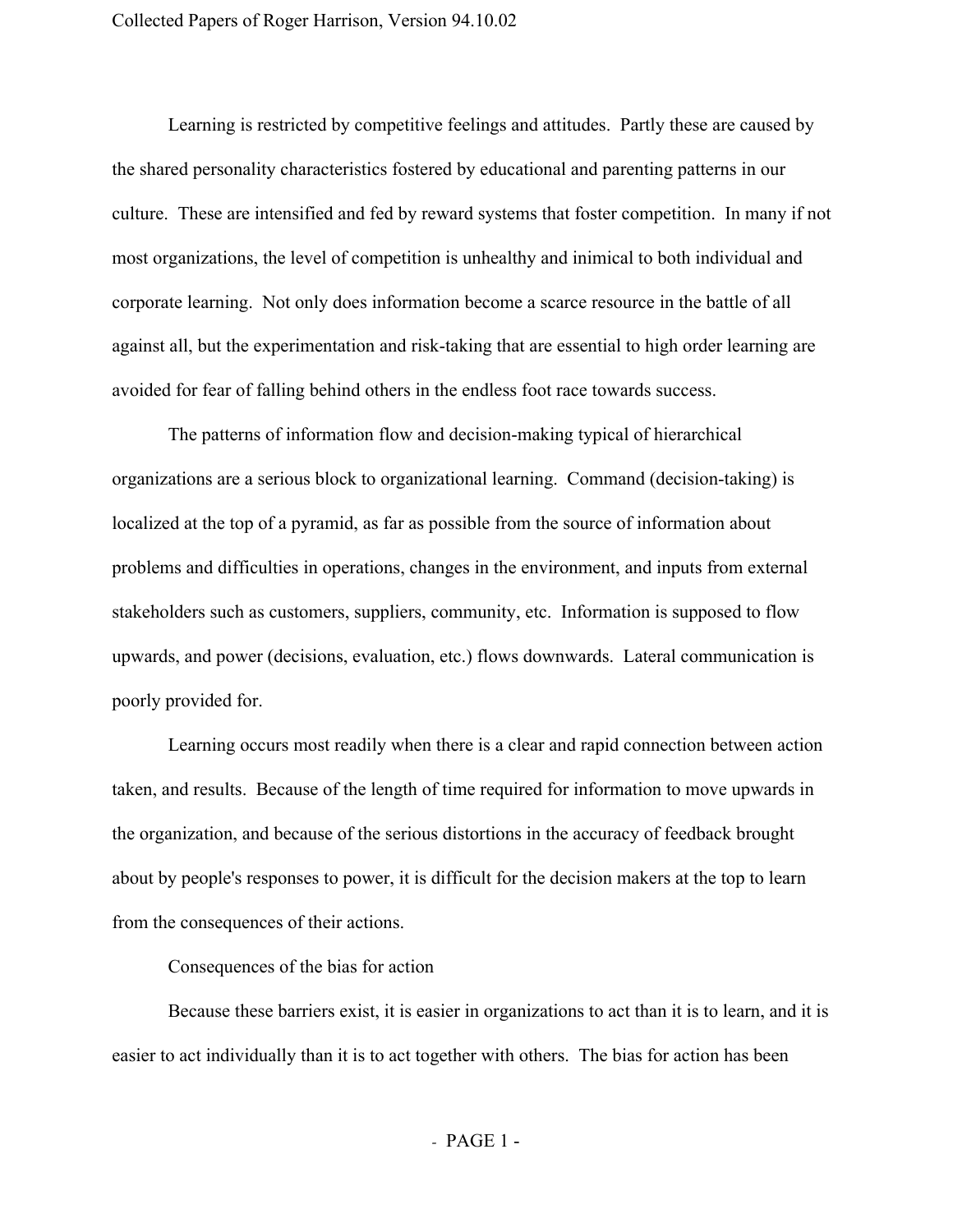mostly positive in our past history, when what was required to succeed was high energy, and the courage to take risks. We are now in a time when its consequences are mostly negative.

In the past, organizations have learned slowly and relatively unconsciously through their reactions to internal and external changes. They learned by endeavoring to solve problems as they came up, isolating each problem and implementing a solution without much consideration of how the problem was connected systemically to other aspects of the organization's operations. When applying a solution in one place caused another problem somewhere else, that problem was again addressed in isolation. Things did tend to get better, but slowly, and with many fits and starts. However, where the environment of an organization does not change very rapidly, such an approach to organizational learning does work; through trial and error over time, it produces an increasingly good fit between organizational arrangements and such environmental realities as markets, sources of supply, workforce characteristics, etc.

The method of learning described above is highly action-oriented. It is based on the assumption that there is something we can call "getting it right," and we can approach it incrementally through closer and closer approximations. Thus the more quickly we implement each trial solution, the more quickly we approach our goal of excellence. The emphasis is on ferreting out problems and applying solutions with energy and dispatch.

Achievement-oriented organizations are usually highly biased towards action and towards learning through concrete experience and active experimentation, as opposed to observation, reflection, theory-building and intuition. People tend to embody their learning in action routines, and so are often only semi-conscious of what they know. They do not develop their experience to a higher level of generality. There develops a "ready, fire, aim" mentality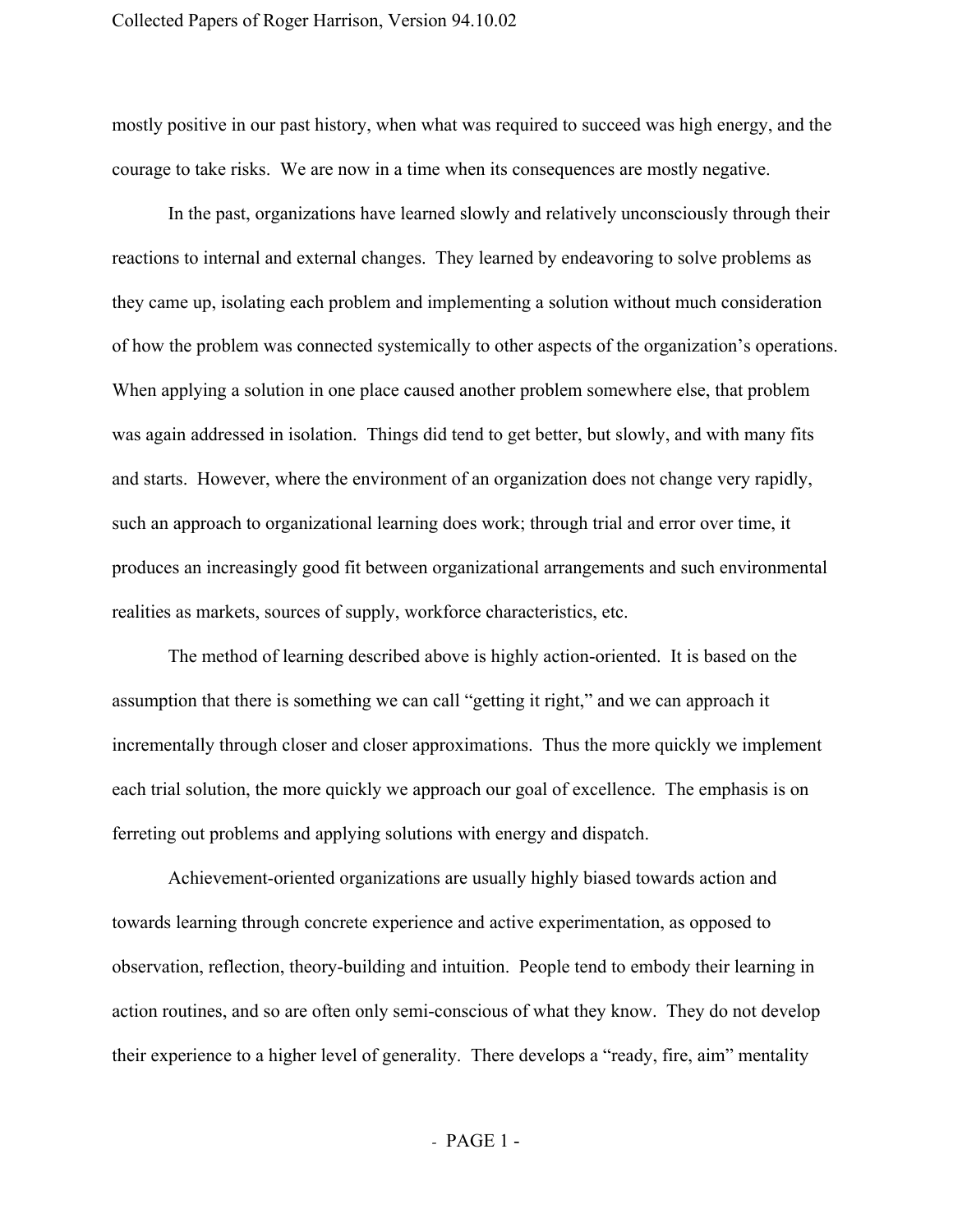that puts organization members always in the thick of the battle, where each action provokes a response that requires another action. The sense of urgency feeds on itself, and people feel themselves unable to take time out to reflect and to understand.

## **Problemsolving and Action in Complex Organizations**

Two factors now militate against the success of such a primitive approach to organizational learning. One is *complexity* in the systems we are endeavoring to optimize; the other is *close coupling* of the system's parts. When a system is complex, there are many parts, each of which has some relationship with all the other parts and is affected by changes in them. Complex organizations have so many parts that we can never know them all nor specify their relationships with one another. In very complex systems, for example, nuclear reactors, the very process of measuring the operations of the system change its operating characteristics and may make it more difficult to know what is going on.

Closely coupled systems have tight relationships among their parts, such that a change in one part rapidly produces significant change in many other parts. In loosely coupled systems the changes in one part have less of an impact on the other parts, and the changes take longer to spread through the system. For example, continuous process production systems tend to be tightly coupled, while batch processing systems are more loosely coupled.

#### *Problem Solving: Injurious to Organizational Health?*

When we intervene in one part of a complex system, we have, in addition to the intended effects on the part of the system we have targeted, many unintended effects in all the other parts of the system. When the system is loosely coupled, these effects have relatively small impact, and their spread is slow. When the system is closely coupled, the unintended effects we produce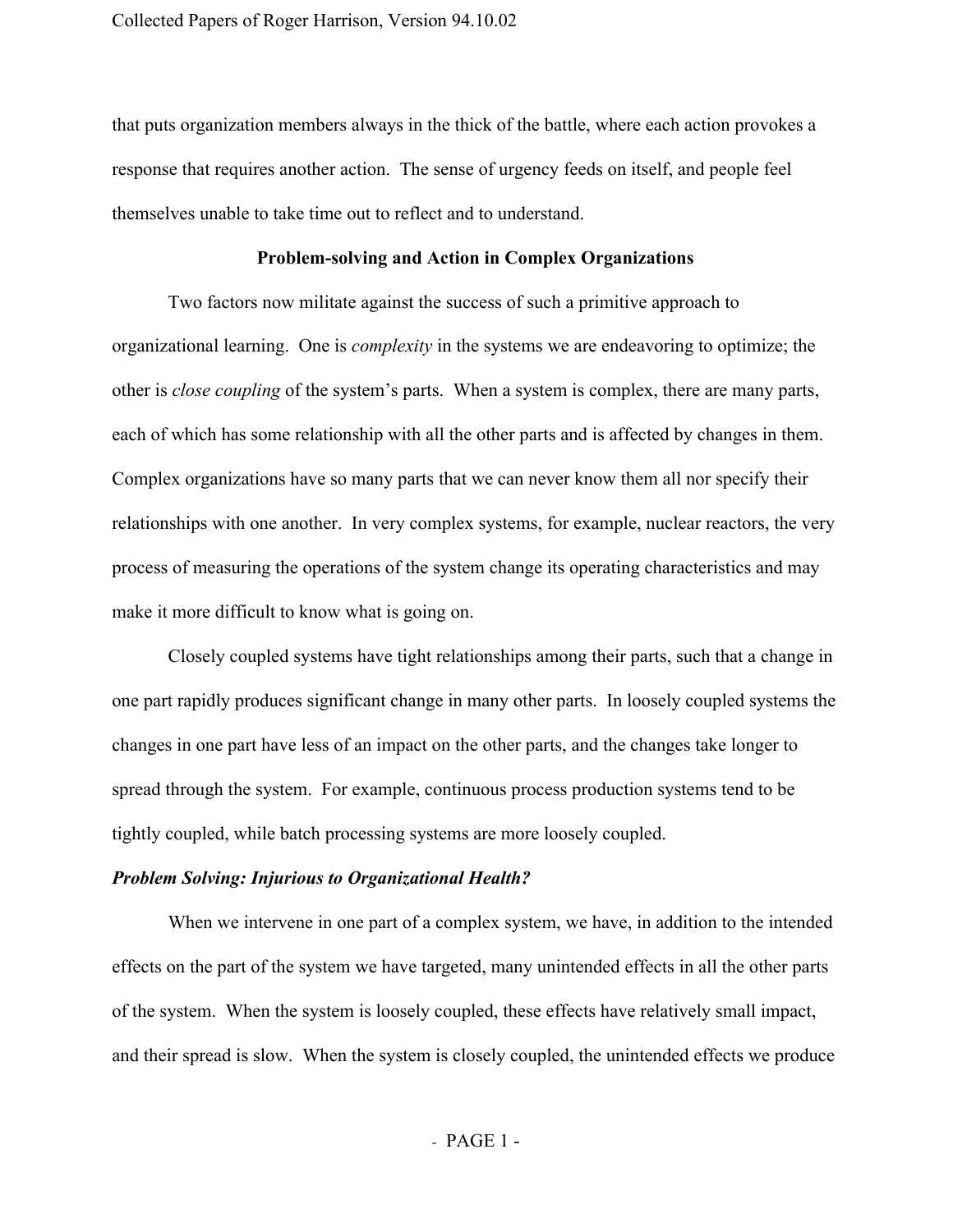with our problem-solving in one part of the organization are substantial, and they occur quite rapidly.

Thus, in complex and closely coupled systems, local problem-solving quickly creates many unintended effects in other parts of the system, some of which will become problems for the people involved in those parts. Those people in turn engage in more local problem-solving, creating more problems elsewhere. Soon the system begins to churn, and people find themselves working harder and harder just to solve internally generated problems produced by others' problem-solving attempts. Because of the bias for action (as opposed to understanding) that exists in most of our organizations, the pressure created by this vicious circle leads to more and more frantic activity, and less and less thoughtful consideration of what is actually going on and how events are actually related to one another in each problem situation. In these circumstances, it is not too much of an exaggeration to say, paraphrasing the Surgeon General, that "problem-solving may be injurious to your organization's health."

## *The Bias for Action as Addiction*

Like the Surgeon General's warning against cigarette smoking, my injunction against problem-solving points to a common addiction. It is the addictive quality of action and problem-solving that makes them so difficult to change. I think of addiction as any pattern of behavior that is engaged in order to reduce pain and fear, and that cannot be given up without experiencing the pain and fear that it masks. After years of careful observation, I have become convinced that the frenetic action and local problem-solving that goes on in organizations today is only partially driven by rational work considerations, and is largely part of the addictive syndrome that has been called "workaholism." My observations suggest that the pain and fear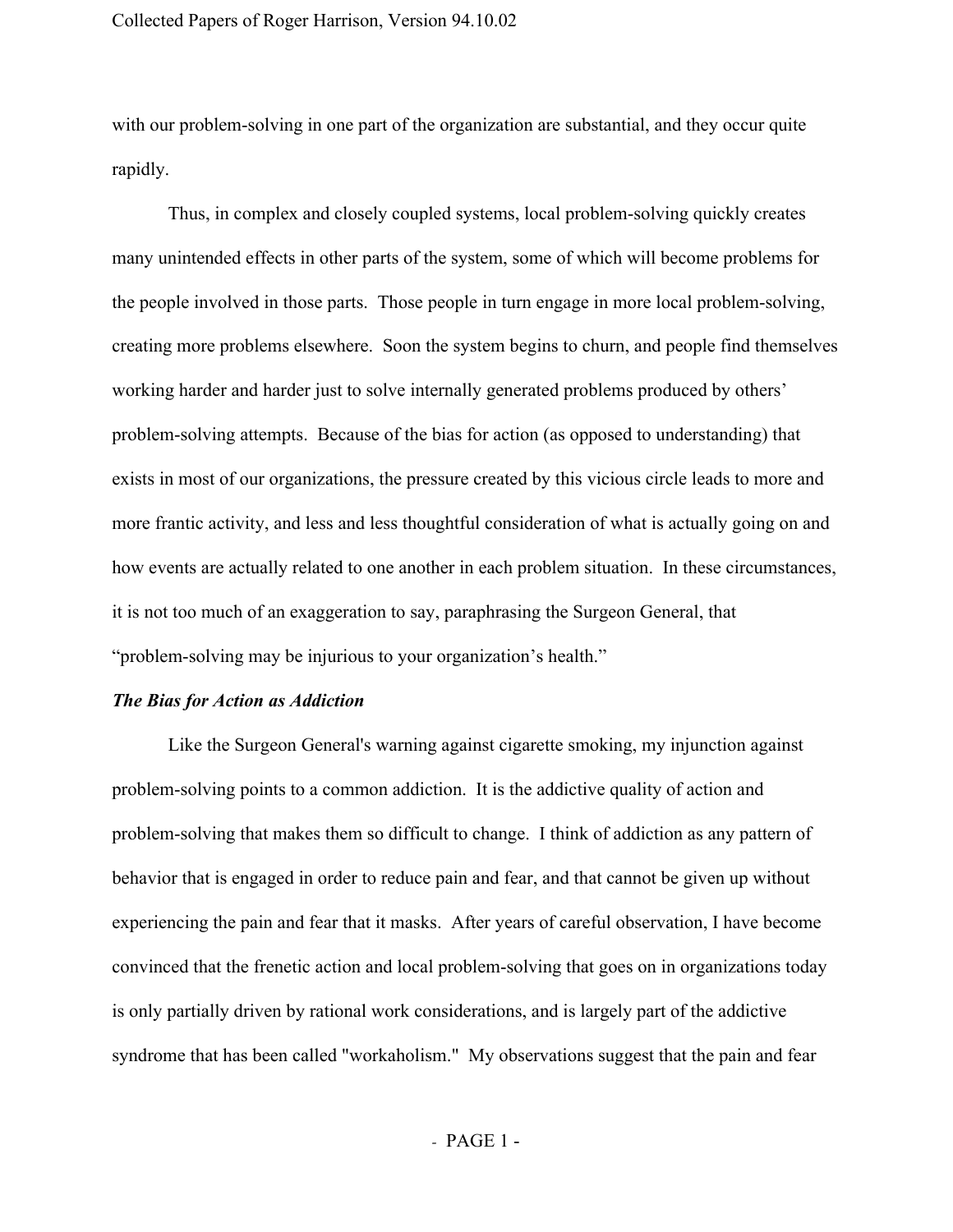which are masked by workaholic norms in organizations are loneliness and disconnection from others; the fear of failure and inadequacy; and the despair and shame involved in putting one's energy, talent and creativity into an economic system that each of us intuitively knows is destructive of human health and human values because it is ecologically unsustainable.

The pain of each of those concerns becomes greatest when we take time to be still and quiet. It is eased by activity, and especially by activity involving high drama. I believe that in many of the organizations I work with, the sense of drama and urgency masks deep despair and nameless dread, and that our bias for action keeps that despair at bay. Needless to say, this point of view is not popular with clients; it isn't even popular with me! Like them, I find ease and a sense of meaning in getting involved in their dramas, and my fears of inadequacy are kept at bay by doing my work in ways that are seen as competent, if not always brilliant.

A great deal has been learned about the treatment of addictions in Alcoholics Anonymous and its offshoots. While this is not the place to explore in depth how that work might be applied to organizations, it is worth noting that love and support, being challenged to tell the truth about oneself, and having a spiritual life, all seem to be important ingredients. Methods that include these components can be used to move towards an understanding of the addictive patterns in our ways of doing and being in organizations, and hence towards freeing ourselves of dependence upon them. However, having said this, I also have to say that a shared addiction (or any shared defense against reality) is the most difficult of issues for a consultant to get constructively addressed by clients. Often, one has to wait until the organization "hits bottom" in the sense of experiencing more pain from the addiction than from the concerns and fears that it masks.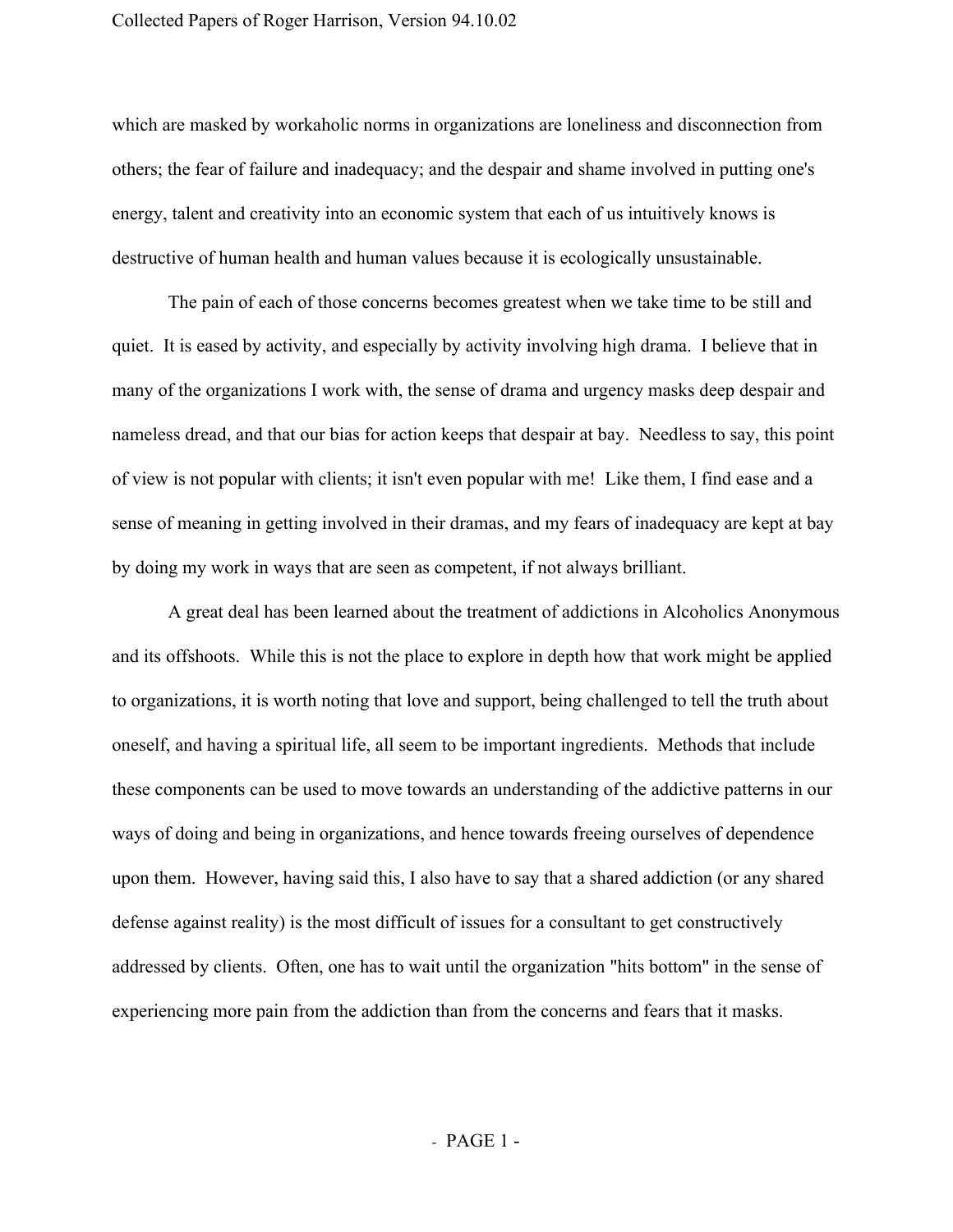Nothing said here is meant to imply that hard work, high energy and dedication to the task are in themselves negative or unhealthy, either in organizations or for individuals. It is the meaning and purpose of these patterns that needs to be questioned and confronted, not their existence.

For some time there has been a theme in management writing that deplores the short-term thinking and preoccupation with the bottom-line that has become endemic in North American business. That theme points in the same direction as my own reasoning above. There is a general apprehension that we are not addressing the real problems, that we are not thinking long enough or wide enough. Certainly when our focus shifts from individual businesses to the larger economic system, or to the global environment, it is clear that continued preoccupation with immediate solutions to local issues is seriously damaging and may destroy those systems upon which we depend for our survival and comfort.

#### **Beyond the Barriers**

I have only explored two of the barriers to learning in organizations in this paper. There are others such as

- Inability to acknowledge publicly aspects of the organization's doing and being that are contrary to the ways organization leaders and members would like to think about themselves. This produces incongruity and undermines integrity.
- Unmet needs for healing in organizations undergoing major change. Little attention is given to working through the mix of strong emotions produced by high levels of change.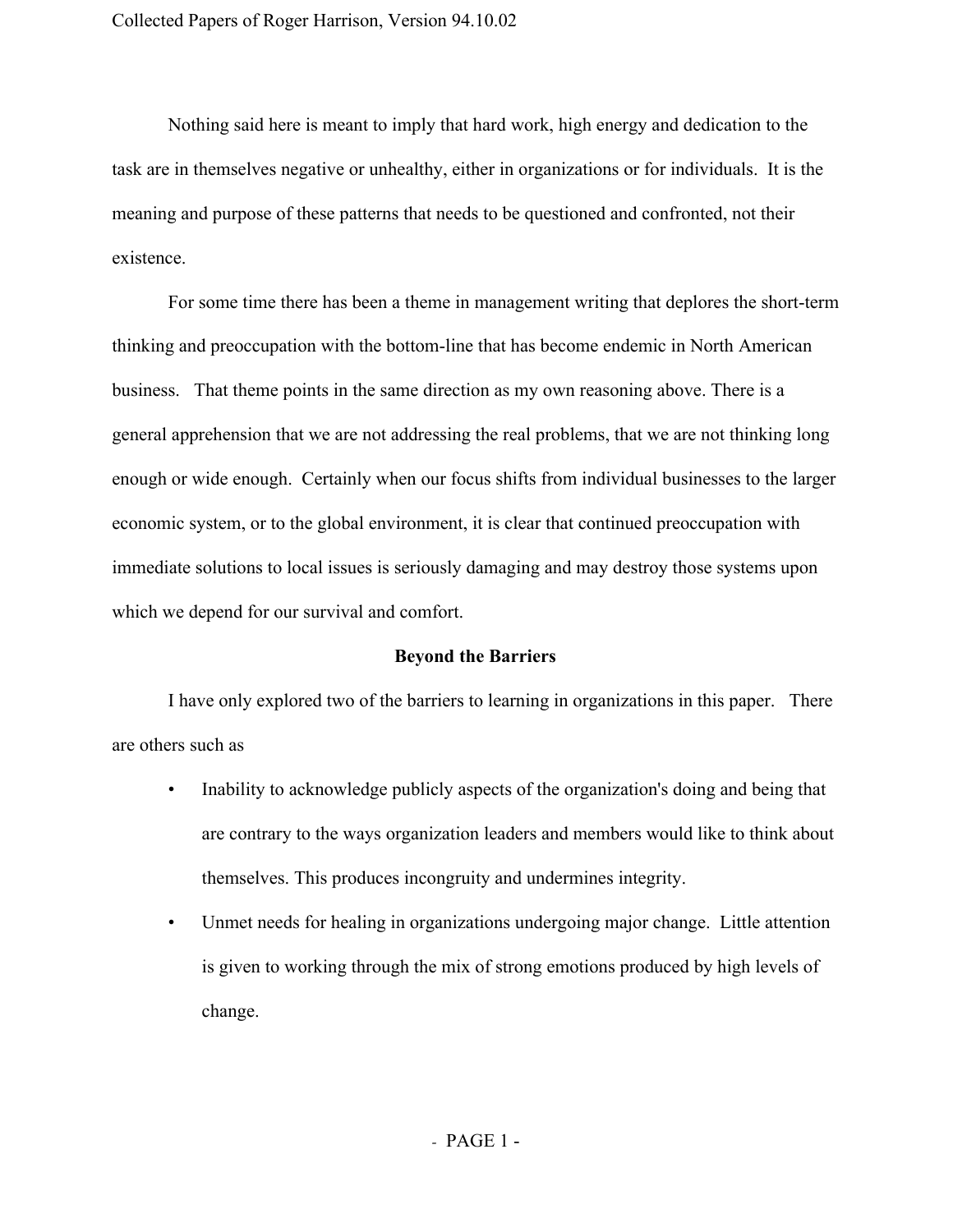Consultants who are attempting to encourage learning within organizations will have their own candidates. They will also each have their ways to assist managers in going beyond the barriers. In this chapter I shall limit myself to identifying factors currently operating within organizations that must be addressed by any viable approach to organizational learning.

As I indicated at the outset of this paper, a key tenet of my learning-oriented approach is that when we endeavor to increase the capacity of an organization or group to learn, we must involve clients in the design and creation of their own learning at each and every step along the way. One of my practices as a learning-oriented consultant is to educate clients to carry out activities normally thought to be part of my role as the professional consultant.

I follow a principle I call "maximum feasible choice." In designing learning experiences, I ask myself at each choice point, "Is there a compelling reason why I should be making this decision or carrying out this learning activity, instead of giving the responsibility to the learner or client?" At times there is such a reason, but by asking the question, I usually find that my clients can do for themselves many of the things I used to do for them, thus enhancing their ability to manage their own learning.

I find that the moment one adopts the principle of maximum feasible choice, it reframes the contract between client and consultant to one that is about *learning together.* It moves us away from conducting events that are "set pieces," and towards collaboratively designed events that arise organically from the work we are doing together.

I have developed three criteria for determining what constitutes maximum feasible choice.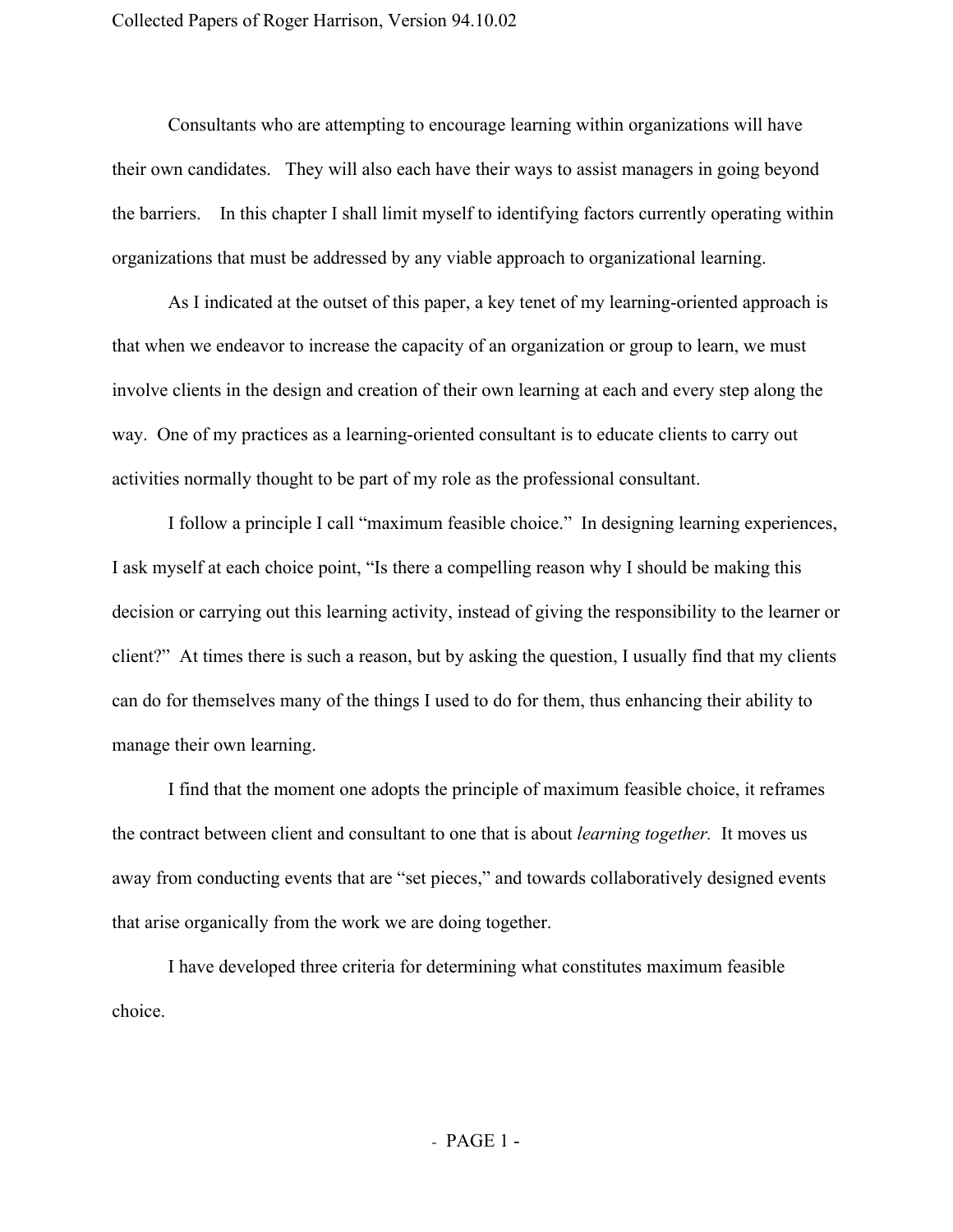- Clients have, or can get, sufficient information to make an informed decision about the issue in question.
- The decision is relevant to their interests; they have a stake in the outcome.
- They are willing to take responsibility for the outcomes of the decision.

Sometimes I do not know until part way through the process whether the criteria are truly met or not. I intentionally tend to err on the side of taking risks on clients' willingness and ability to manage their own learning.

## **A Learning Frame for Consulting**

I approach new clients as a facilitator of their learning. The message I endeavor to communicate through my words and actions includes the following:

*I deeply believe in the capacity of each of my client organizations to learn that which is necessary for them to move through their dilemmas and ahead in their development.* Your organization has within it the capacity to learn what you need to learn, and very probably there are people here now who have the knowledge and wisdom that is needed to address your situation effectively. Your organization probably does not know that it knows what it needs to address its problems, and that is one of the issues we shall address in my work with you. Organizations as a whole usually have access only to the knowledge they are used to using. The knowledge that is now needed exists in individuals and groups which are not currently being called upon to contribute what they know. Almost certainly there are barriers within the organization against their doing so. In our work together we shall confront and endeavor to understand those barriers, and work to find ways around or through them. In the process you will become more adept learners; you will learn how to learn.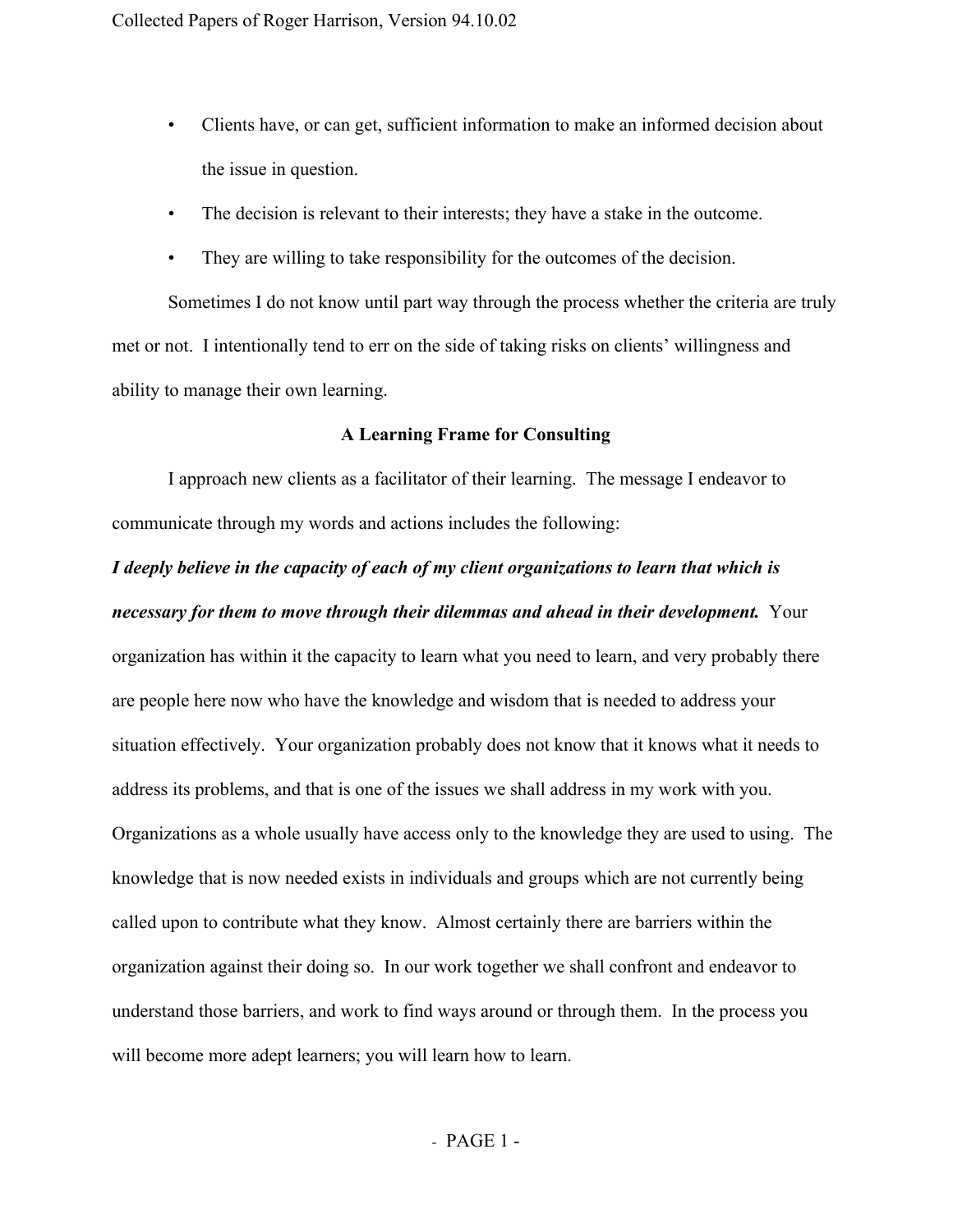*You do not need a consultant such as myself unless the learning you have to do requires that you confront and revise more or less deeply held and unexamined assumptions, attitudes, beliefs and feelings about your work, your organization's culture, and your leadership.*You do not need me in order to undertake first order learning: posing problems and searching for solutions within the matrix of familiar and agreed-upon perceptions, beliefs, and assumptions we call a paradigm. I assume you possess resources and routines for conducting these aspects of your business. I am here to help you go beyond the mental models you currently use to construct reality, and to invent new ones that will produce better business results for you. This second order learning often does require outside help. When we think of our map of reality as reality itself, it does not occur to us to design a better map. My task is to help you identify and describe your mental models, so that you can choose to extend and improve them.

*well-being in the learning process.* Together we shall address the task of balancing the wish to learn and grow against the fear of learning and the wish to preserve comfort and security. We shall explore our defenses against learning with respect, and we shall try to move beyond them in ways that are effective but which do not do emotional violence to ourselves.

*I commit myself to care about your learning, and also to care about your comfort and*

## **Habits and Behaviors of a Learning Oriented Consultant**

Here are ways of doing and being that I find useful in bringing a learning orientation to my consulting. Some are habits of thought and language that I believe facilitate higher order learning, while others could be called "tools."

• A bias for developing wisdom and understanding, in contrast to a bias for action.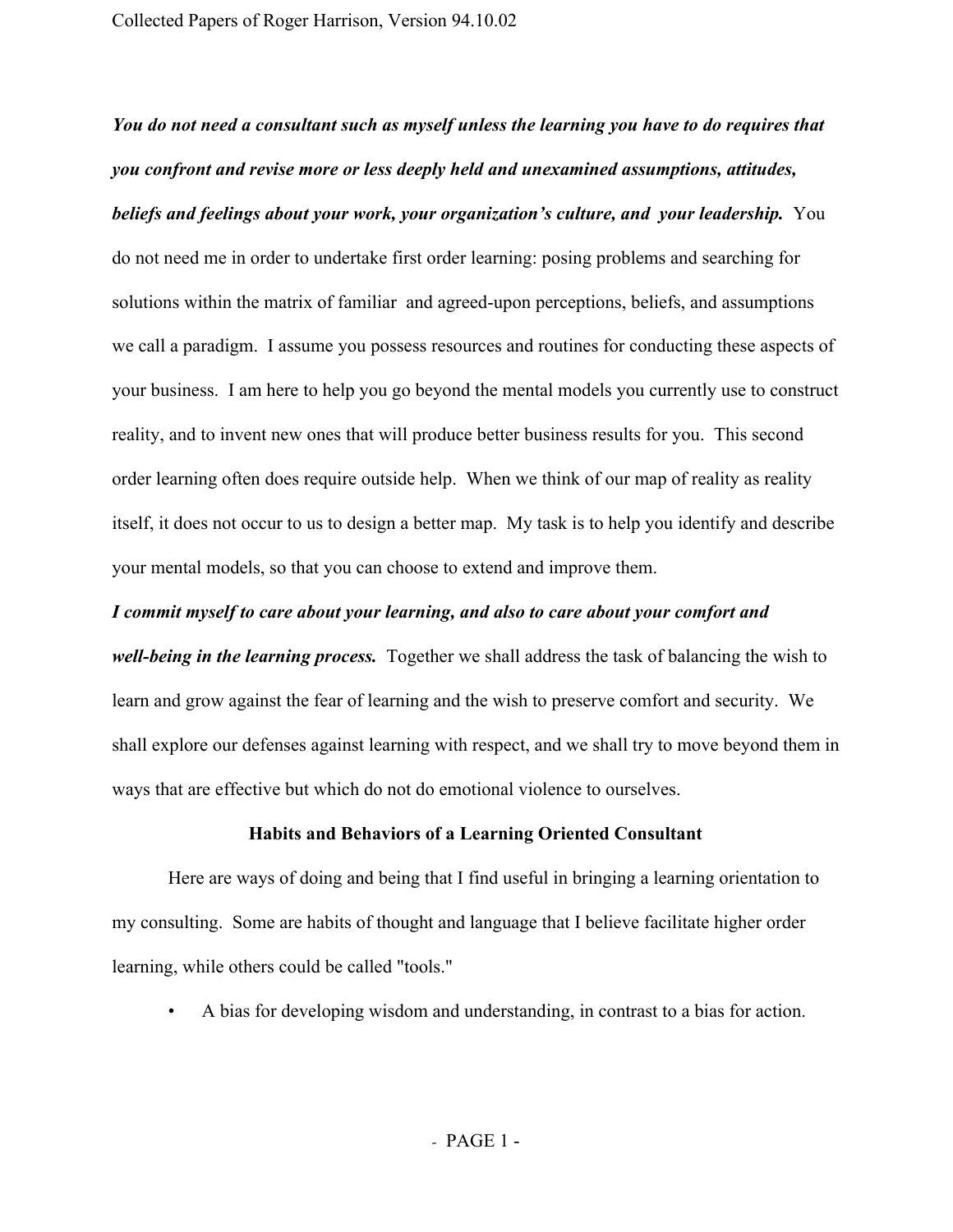- A penchant for working with wholes: the whole system; the inner *and* the outer; the manifest *and* the hidden, the light *and* the dark.
- Identifying fear and other strong negative emotions that block learning, and treating them with warmth, love and support.
- Involving clients in themselves designing and carrying out activities that are normally thought to be part of my role as a professional consultant, such as gathering and analyzing organizational data, and planning and conducting retreats, team development meetings, and the like.
- Appealing to and evoking the inherent deep caring and sense of integrity of my clients.

Learning-oriented consultancy is not easy to sell. Many prospective clients are looking for training events, and many want something that looks and feels like a quick fix, although they are not comfortable in owning that longing. Even when clients are ready to enter into a relationship such as I have outlined above, the road ahead will be challenging and will require great persistence and faith in their own resources. They may grow faint-hearted and give up along the way. They need inspiration and encouragement, and they need to experience a continuing series of "small wins."

# **Design Criteria for Organizational Learning**

When generating learning experiences I have found the following eight design criteria useful. A good organizational learning process:

• Fosters high energy and commitment in the learning process.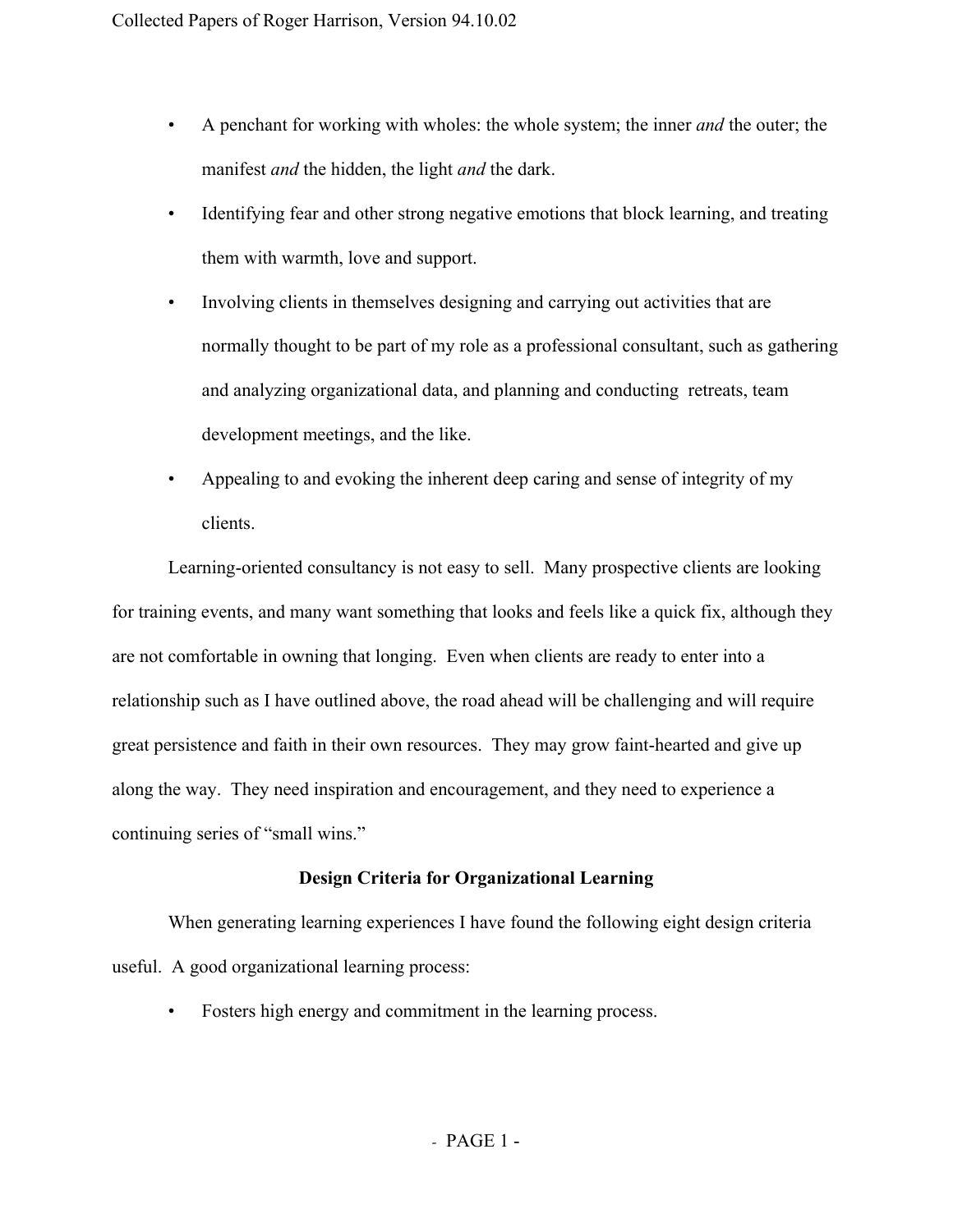- Builds periods of reflection and generalization into the process, to maximize learning from each experience.
- Supports risk taking on the part of the learner, and supports the learner in reflecting on and learning from failures.
- Effectively uses the resources of others, both outsiders and colleagues.
- Connects the intellect and the emotions in the learning process.
- Makes the learning process into "real work" useful to the organization, and builds accountability for results into the learning process.
- Legitimizes and encourages the use of time and resources for learning, as well as for "getting out the wash."
- Turns the individual's learning into "organizational learning" through integration of the results into "ideas in good currency." These ideas become part of the accepted knowledge and practice of the organization.

Most of these criteria are met poorly if at all by conventional training programs. In the latter, we are typically removed from the work setting into a Role-oriented situation where we learn because it is expected of us, not because we really care about the outcomes. The stakes are small; we are not engaged in real work, and we are not held accountable for the results. Only our heads are involved, not our values, emotions, or operating concerns. When we try to apply our learning back on the job where real risk and consequences result from success or failure, we find the training has not prepared us to integrate our knowledge with our feelings, or to take risks to apply what we have learned. Because in training we are not getting real things done, both we and our supervisors tend to regard learning time as unproductive time. Because others do not see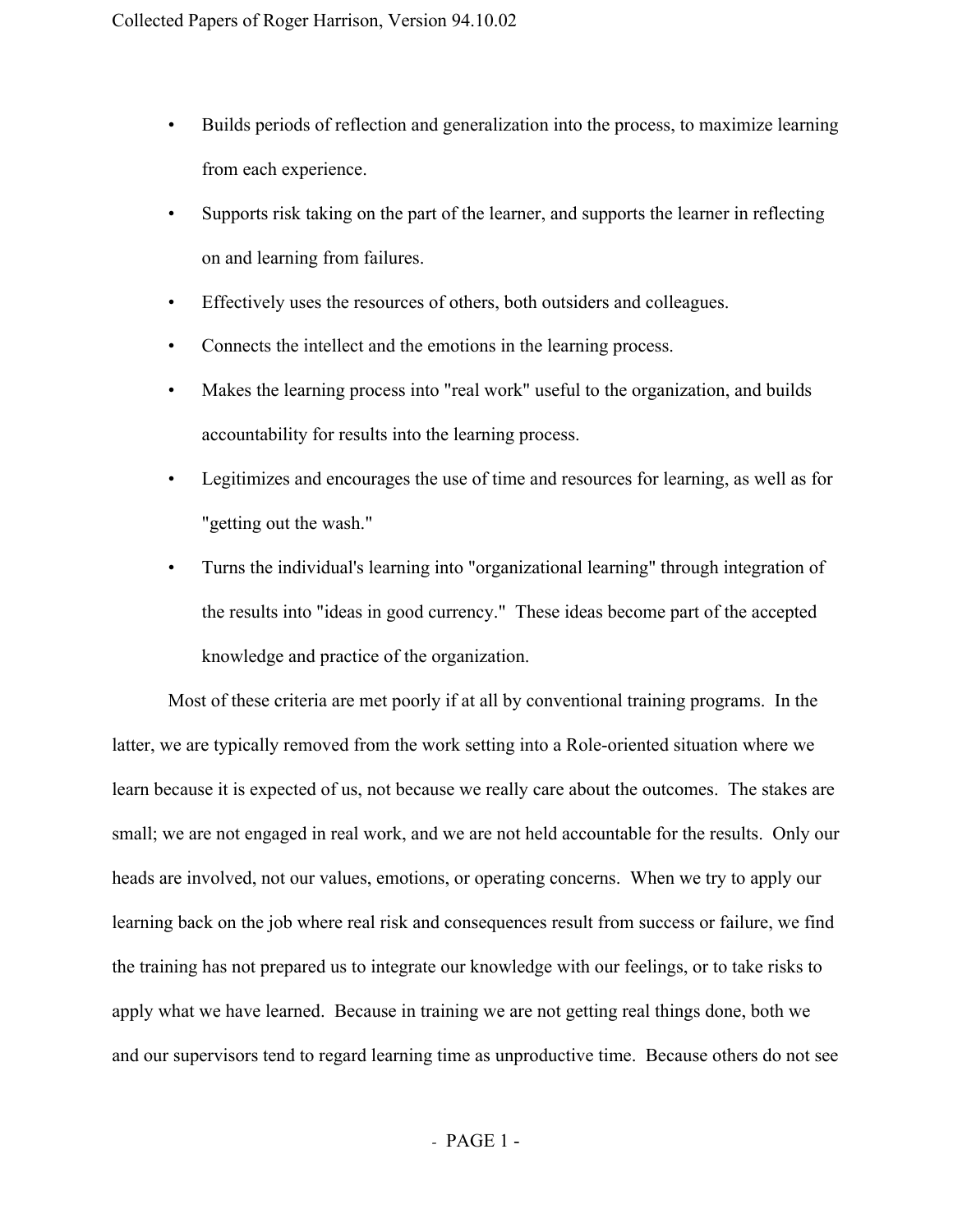concrete results of what is learned in training, it tends to remain our individual property. It does not find its way into the shared beliefs, ways of thinking and operating practices that form the "ideas in good currency" within the larger organization.

Of course, learning does take place on the job in the course of our day-to-day activities. But for a variety of reasons, on the job learning tends to be less effective than we would like. We often avoid the discomfort of tackling newer, riskier, less structured tasks, in favor of the familiar and the routine. Because there is always another demand to be met, we tend not to pause and reflect on what we have learned before moving on. If we fail, we may be too involved in avoiding the negative consequences of our failure to spend much time trying to learn from it. Because we believe we are expected to be strong and independent, we often miss opportunities to learn from the help and advice of our colleagues or outside resources.

#### **Hope for Organizational Learning**

There are, however, rays of hope, some new, some that have been with us for a long time. The scope of this paper does not permit me to enumerate the connections of others' approaches to organizational learning, but I want to honor some that fit the principles I have outlined above. They include Reg Revans' *Action Learning* (Revans, 1980) lan Cunningham *Self Managed Learning* (Cunningham, 1994) David Bohm's *Dialogue* (Briggs and Bohm, 1993)Chris Argyris's *Double Loop Learning* (Argyris, 1991; Argyris and Schon, 1974) Fred and Merrelyn Emery's *Future Search Conferences* (Emery, 1993)*Scott* Peck's approach to building *Community* (Peck, 1987) and the *Technology of Participation.* pioneered by The Institute for Cultural Affairs (Spencer, 1989).

#### **The Future of Organizational Learning**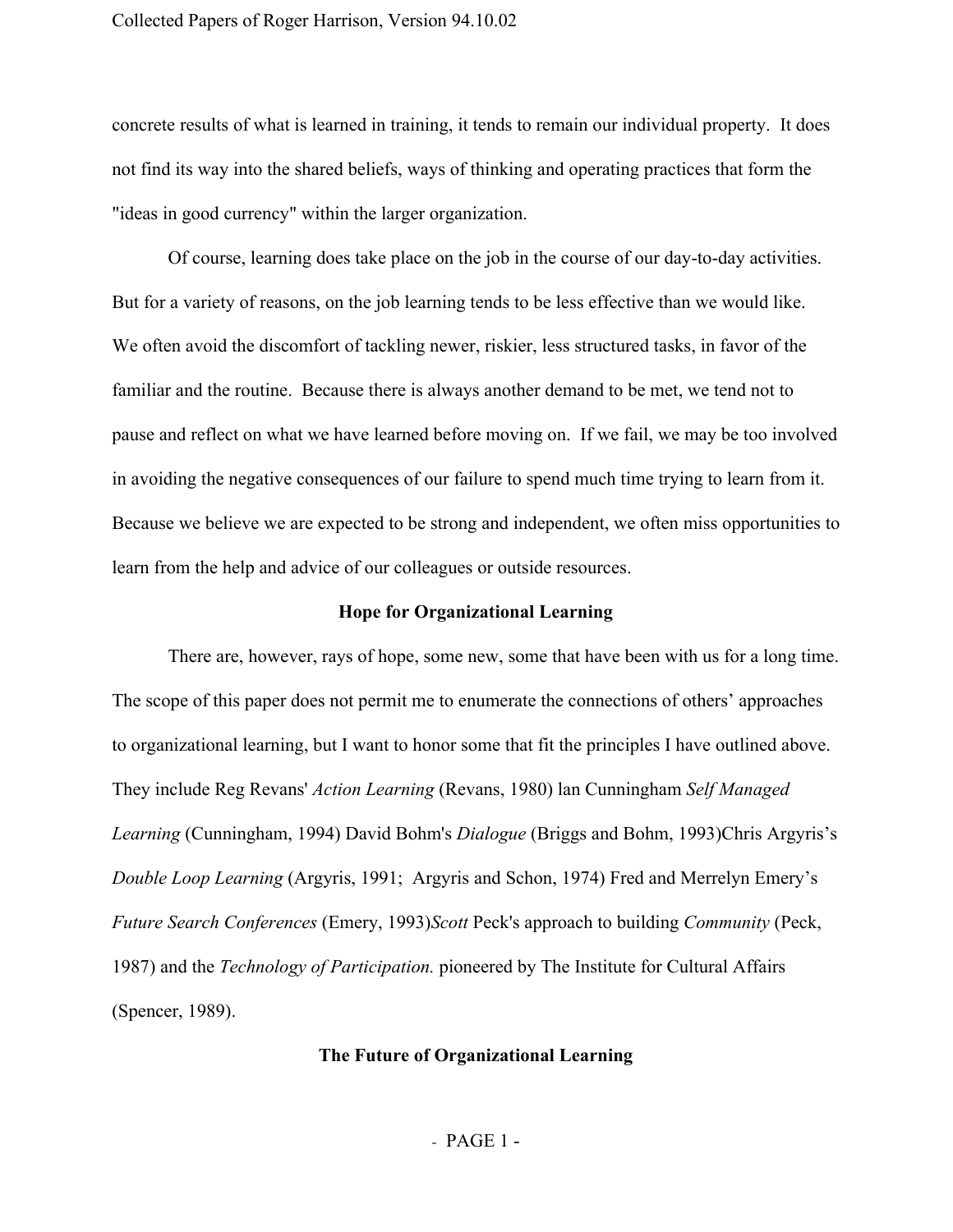The only thing new about our focus on learning is the focus. Learning has always been there. It has taken the increasing speed of change and the resulting obsolescence of knowledge to make clear that now the learning *process* is more important than the content being learnt.

That change in focus can have a profound influence on how we experience *organizational* life. It is only when we speak of learning a specific skill or piece of knowledge that learning becomes static, with a beginning, middle, and end. When we give learning its central place in the dynamics of our organizational lives, when we nurture it with our best talents, and when we give it the resource of *time,* then we can experience its dynamism.

The difference between dynamic and static ways of thinking about organizations is increasingly significant. For example, we have tended to view change as going from one state of affairs, how things are now, to another, how we want things to be. In that mode of thinking, only the process of going from one static state to another is dynamic. That way of thinking may have sufficed when things were slower moving, but today there is no static state—change is continuous, and we never arrive at an end state. When we apprehend our experience in static terms we are doomed to continual frustration. Each desired state of affairs that we achieve immediately begins to slide into obsolescence. We find ourselves confused and off balance, as we initiate yet another problem solving change project to take care of the next set of difficulties.

We need fluid and flexible organizations today as never before, and their appropriate shape and dominant processes are still unknown. We lack models for how to organize such entities. We don't know how much they will look like the organizations we are familiar with, but I suspect they will be wildly different. The principles of conscious learning will be a major force in determining their shape and ways of functioning. Organizations that embody these principles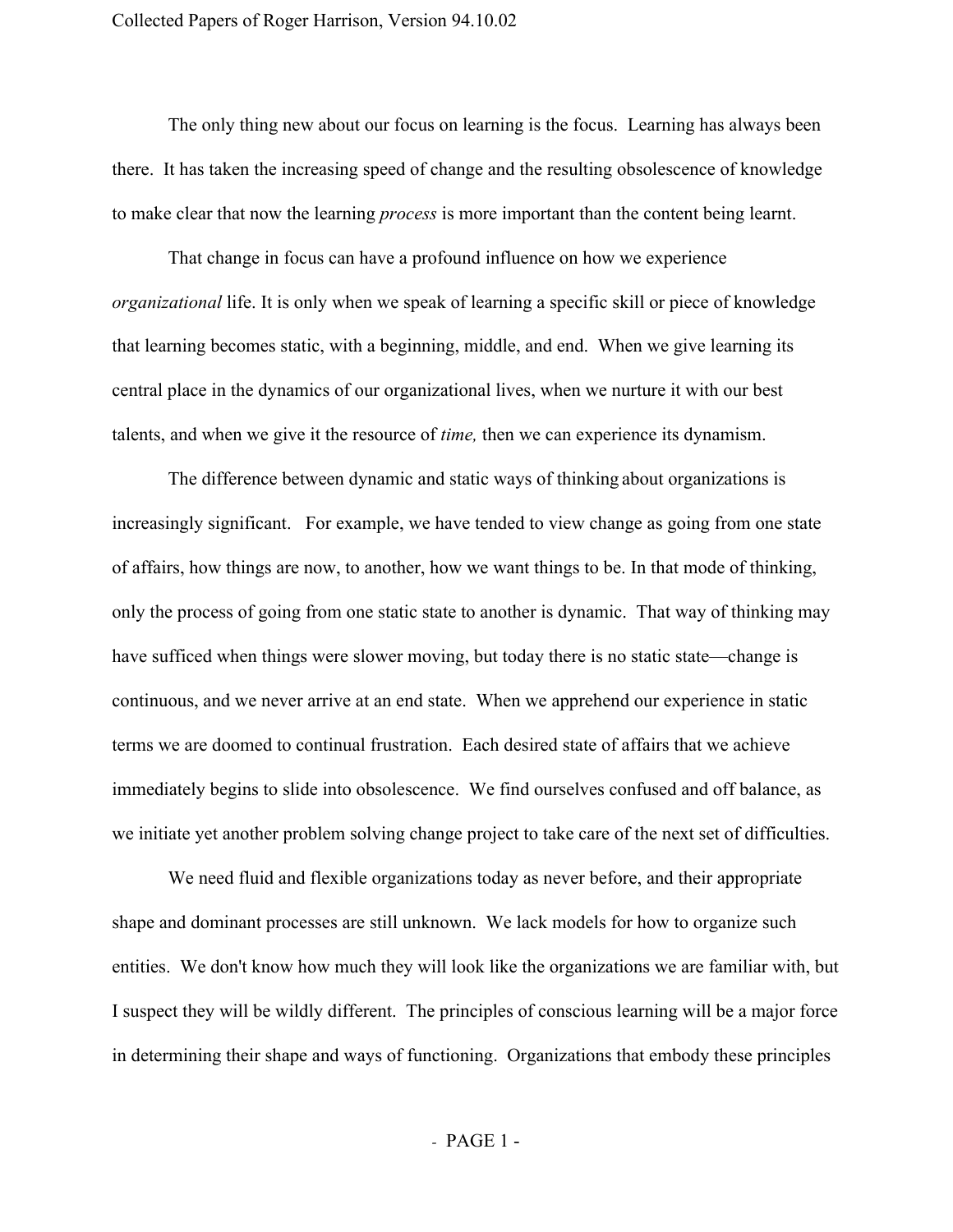will continually change—conscious learning about the tasks they do, and about the wider environment in which they operate will direct those change processes.

We set ourselves "ends" as goals to attain but it is worth remembering that we never live in those ends, we live in the "means." On the individual level, learning as a dynamic process is what keeps things alive for us, what makes the world new. For many of us, our experiences of formal learning deny us such personal renewal, and we must recognize that in any learning enterprise, the learning challenge needs to be at a level that is manageable for the learner. Should the challenge be too great it will only serve to trigger a defensive reaction, and learning will not take place. On the other hand, should the challenge, the newness, be too little it will not be perceived as worthy of our involvement. Operating within acceptable limits of challenge will keep life fresh. There is a degree to which the nature of the learning is much less relevant than that learning takes place. The stimulus provided, the questioning that occurs and the enlivening it induces, all justify a learning *orientation,* quite aside from the benefits of the specific content learnt.

Such a learning orientation will have positive consequences for the kind of organizations we have. Many of us dream of humane workplaces where people are able to enlarge themselves, express their creativity, and work within a supportive environment, and we can realize them only through a learning focus. It will not be easy. When we reflect on the two barriers to learning we have examined here, and consider what we shall have to do to dismantle the barriers, we see that we shall have to make major changes in how we live our organizational lives. We shall have to accept the challenge to acknowledge the powerful negative emotions engendered by much that goes on from day to day in organizations and to begin exploring ways to deal with them. We